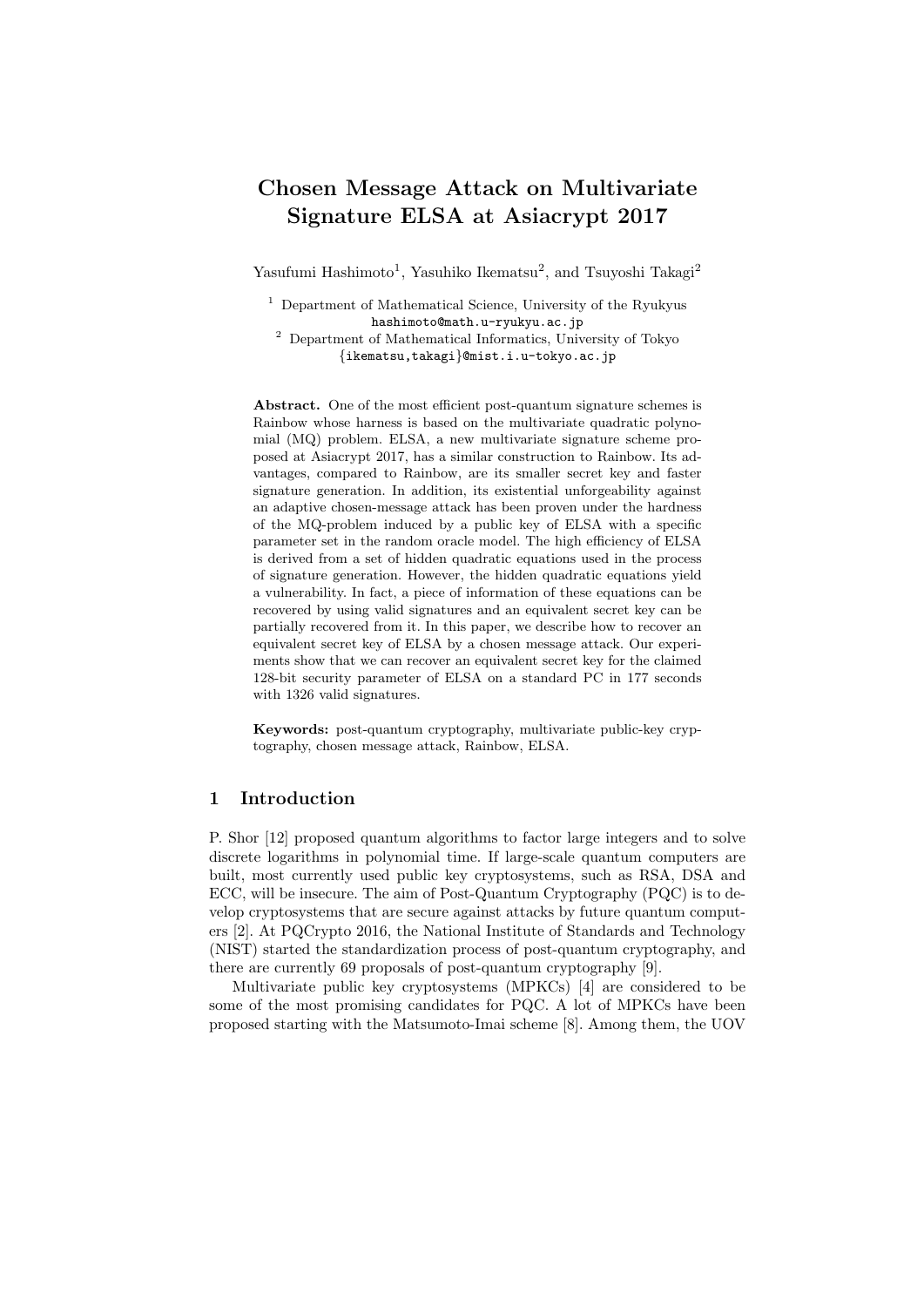[6] and HFEv*<sup>−</sup>* [10, 11] signature schemes have in particular remained sound for around two decades, and their signature sizes are relatively small compared with other post-quantum signature schemes. Moreover, there are many submissions of MPKCs to the NIST PQC standardization. Even amongst those, Rainbow [5], a multi-layered version of the UOV scheme, has drawn a lot of attention because of its efficiency, modest computational cost, high security and simplicity.

The ELSA [13] signature scheme, studied in this paper, is a variant of Rainbow; it was proposed at Asiacrypt 2017 by Shim et al. An advantage of ELSA over Rainbow is its higher efficiency; that is, its secret key is smaller and its signature generation is faster. Shim et al. actually succeeded to reduce the complexity of signature generation from  $O(n^3)$  for Rainbow to  $O(n^2)$ , where *n* is the number of variables, without weakening the security against known attacks. The trick to reducing the complexity is choosing the secret keys sparsely and attaching several hidden quadratic equations in the process of signature generation. Another advantage is that ELSA has existential unforgeability against an adaptive chosen-message attack. This was proven under the hardness of the MQ problem induced by the public key of ELSA with a specific parameter set in the random oracle model.

In this paper, we propose a chosen message attack on ELSA, with which we can obtain valid signatures by repeatedly accessing a signing oracle. Recall that ELSA possesses hidden quadratic equations for accelerating the signature generation; these are not used in Rainbow. Once the hidden quadratic equations are recovered, an attacker can obtain an equivalent secret key of ELSA and forge all signatures of ELSA by using the equivalent secret key. In fact, we show that a piece of information associated with the hidden quadratic equations can be recovered from at most  $n^2$  valid signatures obtained in the chosen message attack. Our attack is very efficient, and we prove that its complexity is  $O(n^{2\omega})$ , where *n* is the number of variables and  $2 \leq \omega < 3$  is the linear algebra constant. In our experiments using Magma, we succeeded in recovering an equivalent secret key with 1326 valid signatures in 177 seconds for the parameters selected in [13] as 128-bit security.

Our paper is organized as follows: in *§*2, we briefly summarize the ELSA scheme and its previous security analysis given in [13]. *§*3 discusses our new attack and give a detailed algorithm to obtain an equivalent secret key of the ELSA scheme. In *§*4, we preform the complexity analysis of our new attack and present a Magma implementation of our algorithm. We conclude our paper in *§*5.

## **2 The ELSA Signature Scheme**

Here, we briefly explain the basic concept of multivariate signature schemes and summarize the construction of the ELSA scheme and its previous security analysis following [13].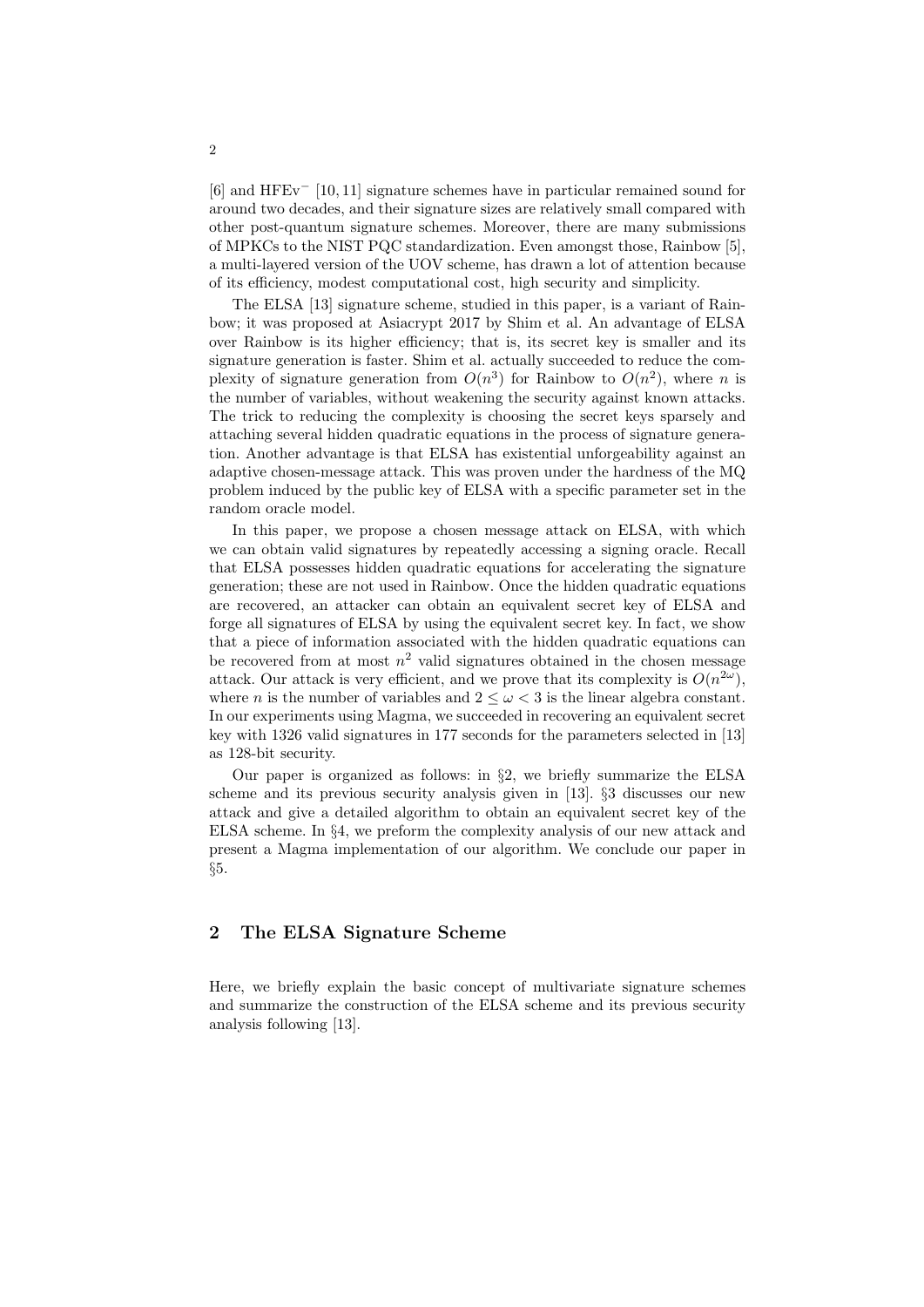#### **2.1 Multivariate Signature Scheme**

Let  $n, m \ge 1$  be integers,  $q$  a power of prime, and  $\mathbb{F}_q$  a finite field of order  $q$ . In a multivariate signature scheme, the public key  $P: \mathbb{F}_q^n \to \mathbb{F}_q^m$  is a quadratic map, namely  $\mathcal{P}(x_1,\ldots,x_n) = {}^t(\mathcal{P}_1(x_1,\ldots,x_n),\ldots,\mathcal{P}_m(x_1,\ldots,x_n))$  given by

$$
\mathcal{P}_l(x_1, \dots, x_n) = \sum_{1 \le i \le j \le n} \alpha_{ij}^{(l)} x_i x_j + \sum_{1 \le i \le n} \beta_i^{(l)} x_i + \gamma^{(l)}
$$

for  $1 \leq l \leq m$ , where  $\alpha_{ij}^{(l)}, \beta_i^{(l)}, \gamma^{(l)} \in \mathbb{F}_q$ . For such a signature scheme, the public  $\mathcal{P}$  is generated by  $\check{\mathcal{P}} = \mathcal{T} \circ \mathcal{F} \circ \mathcal{S}$  with invertible affine maps  $\mathcal{T} : \mathbb{F}_q^m \to \mathbb{F}_q^m$ ,  $S: \mathbb{F}_q^n \to \mathbb{F}_q^n$  and a quadratic map  $\mathcal{F}: \mathbb{F}_q^n \to \mathbb{F}_q^m$  that can be feasibly inverted. Thus the secret key consists of  $\mathcal{T}, \mathcal{F}$  and  $\mathcal{S}.$ 

To generate a signature of a message  $\mathbf{m} \in \mathbb{F}_q^m$ , one recursively computes  $\mathbf{z} = \mathcal{T}^{-1}(\mathbf{m}), \mathbf{y} = \mathcal{F}^{-1}(\mathbf{z}), \mathbf{w} = \mathcal{S}^{-1}(\mathbf{y}).$  Thus a signature for **m** is given by **w**. Here, **y** means an element of the preimage of **z** under the central map  $\mathcal{F}$ . The verification involves checking whether  $P(\mathbf{w}) = \mathbf{m}$ .

#### **2.2 Key Generation of ELSA**

The ELSA [13] signature scheme is basically constructed in the manner described in *§*2.1.

Let l, k, u, r be positive integers and set  $n = l + k + u + r$  and  $m = k + u$ . Denote the sets of *l, k, u, r* and *n* variables by

$$
\mathbf{x}_L := (x_{L,1}, \dots, x_{L,l}), \quad \mathbf{x}_K := (x_{K,1}, \dots, x_{K,k}), \n\mathbf{x}_U := (x_{U,1}, \dots, x_{U,u}), \quad \mathbf{x}_R := (x_{R,1}, \dots, x_{R,r}), \n\mathbf{x} := {^t(\mathbf{x}_L, \mathbf{x}_K, \mathbf{x}_U, \mathbf{x}_R)} = {^t(x_{L,1}, \dots, x_{R,r})}.
$$

First, we explain the construction of the central map of ELSA consisting of two layers. Let  $L_i(\mathbf{x}) = L_i(\mathbf{x}_L, \mathbf{x}_K, \mathbf{x}_R), R_{ij}(\mathbf{x}) = R_{ij}(\mathbf{x}_L, \mathbf{x}_K)$   $(1 \leq i \leq r, 1 \leq j \leq k)$  $j \leq k$ ) be linear polynomials and  $\Phi_j(\mathbf{x}) = \Phi_j(\mathbf{x}_L)$  (1  $\leq j \leq k$ ) quadratic polynomials. The first layer  $(\mathcal{F}_1, \ldots, \mathcal{F}_k)$  of the central map of ELSA is

$$
\mathcal{F}_j(\mathbf{x}) := \sum_{1 \leq i \leq r} L_i(\mathbf{x}_L, \mathbf{x}_K, \mathbf{x}_R) R_{ij}(\mathbf{x}_L, \mathbf{x}_K) + \Phi_j(\mathbf{x}_L), \quad (1 \leq j \leq k).
$$

To construct the second layer, let  $R_{i,k+j}(\mathbf{x})$  ( $1 \leq i \leq r, 1 \leq j \leq u$ ),  $L'_j(\mathbf{x}) =$  $L'_j(\mathbf{x}_L, \mathbf{x}_K, \mathbf{x}_R)$   $(1 \leq j \leq u)$  be linear polynomials and  $\Phi_{k+j}(\mathbf{x}) = \Phi_{k+j}(\mathbf{x}_L, \mathbf{x}_K)$  $(1 \leq j \leq u)$  quadratic polynomials. The second layer  $(\mathcal{F}_{k+1}, \ldots, \mathcal{F}_m)$  is

$$
\mathcal{F}_{k+j}(\mathbf{x}) := \sum_{1 \leq i \leq r} L_i(\mathbf{x}_L, \mathbf{x}_K, \mathbf{x}_R) R_{i,k+j}(\mathbf{x}) + \Phi_{k+j}(\mathbf{x}_L, \mathbf{x}_K) + L'_j(\mathbf{x}_L, \mathbf{x}_K, \mathbf{x}_R),
$$

for  $1 \leq j \leq u$ . The central map of ELSA is given by

$$
\mathcal{F} := {}^{t}(\mathcal{F}_{1}, \ldots, \mathcal{F}_{k}, \mathcal{F}_{k+1}, \ldots, \mathcal{F}_{m}) : \mathbb{F}_{q}^{n} \to \mathbb{F}_{q}^{n}.
$$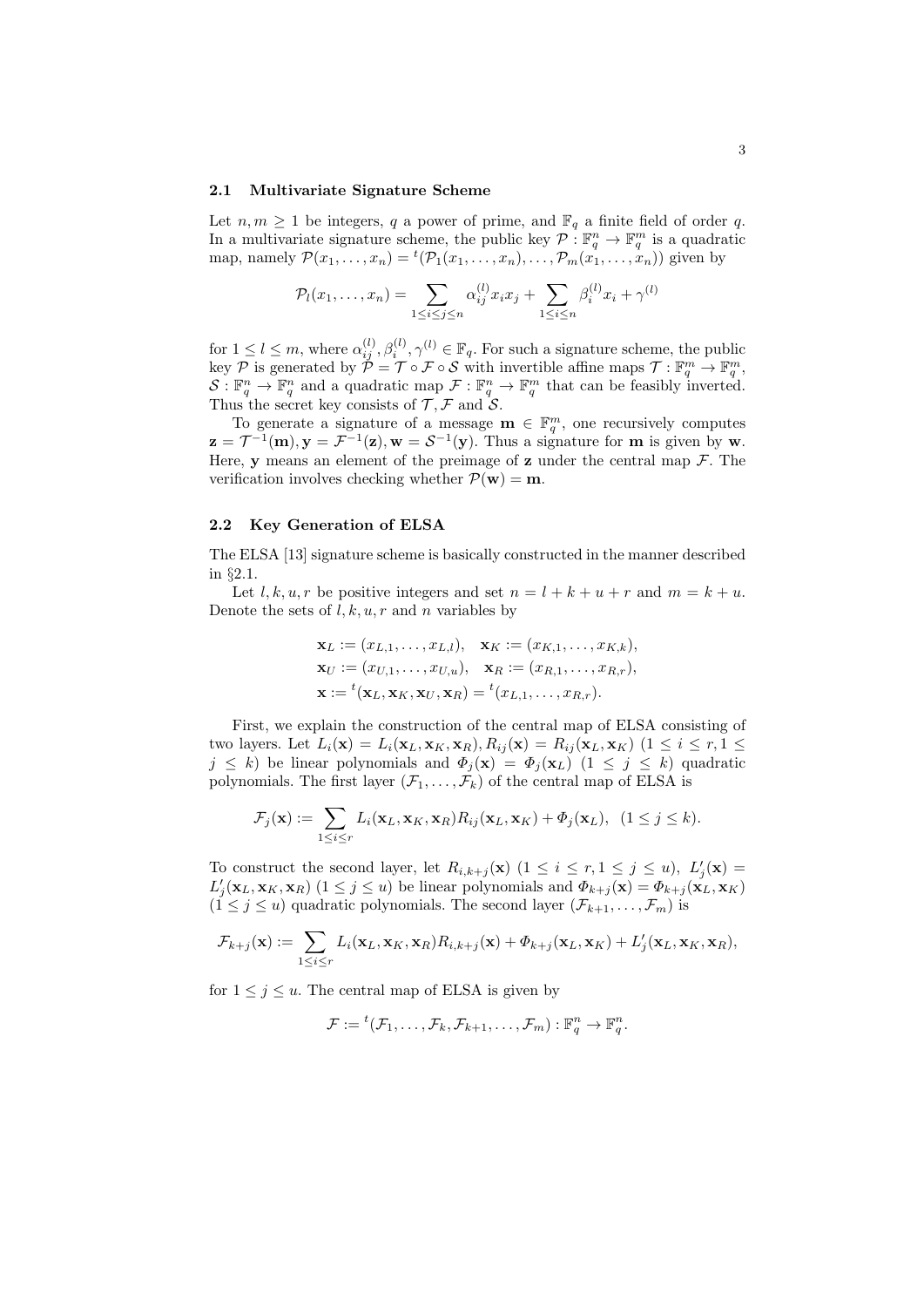Next let us explain the secret and public keys of ELSA. Randomly choose two invertible affine maps  $\mathcal{T} : \mathbb{F}_q^m \to \mathbb{F}_q^m$  and  $\mathcal{S} : \mathbb{F}_q^n \to \mathbb{F}_q^n$  and fix a linear polynomial  $L(\mathbf{x}) = L(\mathbf{x}_L)$  and *r* elements  $\xi_1, \ldots, \xi_r \in \mathbb{F}_q^\times$  to generate a signature in ELSA efficiently (see *§*2.3).

**Secret key.** The invertible affine maps  $\mathcal{T}, \mathcal{S}$ , the quadratic map  $\mathcal{F}$ , the linear polynomial *L*, and the constants  $\xi_1, \ldots, \xi_r \in \mathbb{F}_q^{\times}$ .

**Public key.** The quadratic map  $\mathcal{P} = {}^t(\mathcal{P}_1, \ldots, \mathcal{P}_m) := \mathcal{T} \circ \mathcal{F} \circ \mathcal{S} : \mathbb{F}_q^n \to \mathbb{F}_q^m$ .

#### **2.3 Signature Generation and Verification of ELSA**

Here, we describe signature generation and signature verification of ELSA.

**Signature generation.** For a message  $\mathbf{m} \in \mathbb{F}_q^m$ , compute  $\mathbf{z} = {}^t(z_1, \ldots, z_m) =$ *T*<sup>-1</sup>(**m**). Next, find  $\mathbf{y} \in \mathbb{F}_q^n$  with  $\mathcal{F}(\mathbf{y}) = \mathbf{z}$  and  $L(\mathbf{y})L_i(\mathbf{y}) = \xi_i$  (1  $\leq i \leq r$ ). Finally, compute  $\mathbf{w} = \mathcal{S}^{-1}(\mathbf{y}) \in \mathbb{F}_q^n$ . The signature for **m** is **w**.

**Signature verification.** Check whether  $P(\mathbf{w}) = \mathbf{m}$  or not.

In the process of the signature generation,  $\mathbf{y} \in \mathbb{F}_q^n$  is found as follows.

# How to find  $y \in \mathbb{F}_q^n$ .

First, randomly choose  $\mathbf{y}_L \in \mathbb{F}_q^l$  with  $L(\mathbf{y}_L) \neq 0$  and find a solution  $\mathbf{y}_K$  to the system of *k* linear equations in  $\mathbf{x}_K$ :

$$
\sum_{1 \leq i \leq r} \xi_i R_{ij}(\mathbf{y}_L, \mathbf{x}_K) = L(\mathbf{y}_L)(z_j - \Phi_j(\mathbf{y}_L)), \ (1 \leq j \leq k). \tag{1}
$$

Next, find a solution  $y_R$  to the system of *r* linear equations in  $x_R$ :

$$
L_i(\mathbf{y}_L, \mathbf{y}_K, \mathbf{x}_R) = L(\mathbf{y}_L)^{-1} \xi_i, \ (1 \le i \le r). \tag{2}
$$

Finally, find a solution  $\mathbf{y}_U \in \mathbb{F}_q^u$  to the system of *u* linear equations in  $\mathbf{x}_U$ :

$$
\sum_{1 \leq i \leq r} \xi_i R_{i,k+j}(\mathbf{y}_L, \mathbf{y}_K, \mathbf{x}_U, \mathbf{y}_R) = L(\mathbf{y}_L)(z_j - \Phi_{k+j}(\mathbf{y}_L, \mathbf{y}_K) - L'_j(\mathbf{y}_L, \mathbf{y}_K, \mathbf{y}_R))
$$
\n(3)

for  $1 \leq j \leq u$ . In this way, we find  $\mathbf{y} = {}^{t}(\mathbf{y}_L, \mathbf{y}_K, \mathbf{y}_U, \mathbf{y}_R) \in \mathbb{F}_q^n$  such that  $\mathcal{F}(\mathbf{y}) = \mathbf{z}.$ 

Note that equations  $(1)-(3)$  are derived from

$$
L(\mathbf{x}_L)\mathcal{F}_j(\mathbf{x}) = L(\mathbf{x}_L)z_j, \quad L(\mathbf{x}_L)L_i(\mathbf{x}_L,\mathbf{x}_K,\mathbf{x}_R) = \xi_i.
$$
 (4)

Thus we see that **y** computed above satisfies  $\mathcal{F}(\mathbf{y}) = \mathbf{z}$  and  $L(\mathbf{y}_L)L_i(\mathbf{y}_L, \mathbf{y}_K, \mathbf{y}_R) =$  $\xi_i$  for  $i = 1, \ldots, r$ . Since  $\mathbf{w} = S^{-1}(\mathbf{y}) \in \mathbb{F}_q^n$ , the signature **w** obtained above satisfies

$$
L(\mathcal{S}(\mathbf{w})) \cdot L_i(\mathcal{S}(\mathbf{w})) = \xi_i
$$

for  $i = 1, \ldots, r$ . We also have  $L(S(\mathbf{w})) \neq 0$ .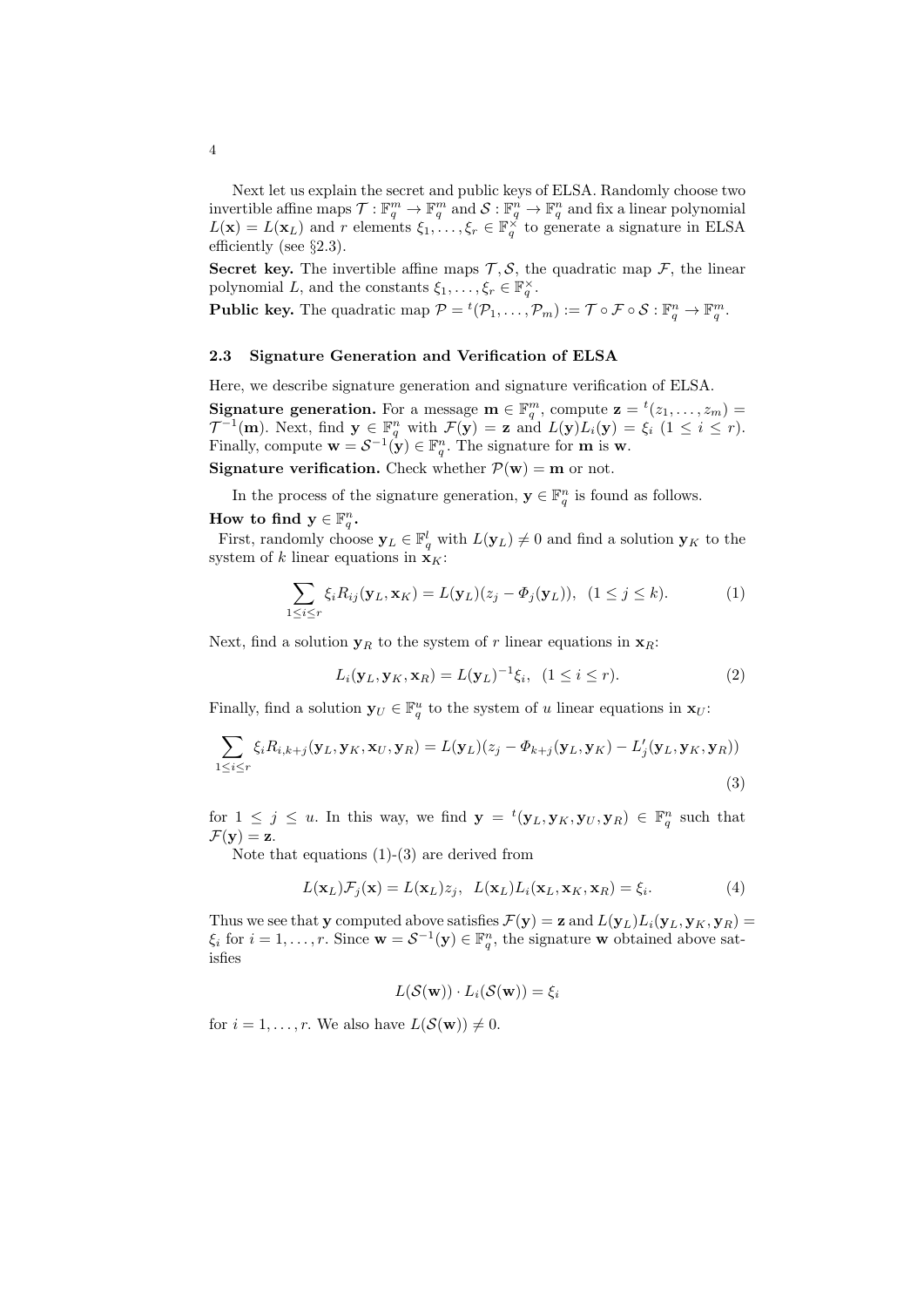$$
\mathbf{x}_K A + \mathbf{c} = L(\mathbf{y}_L) [\mathbf{z}_K - \mathbf{b}(\mathbf{y}_L)], \qquad (5)
$$

where *A* is a  $k \times k$  matrix over  $\mathbb{F}_q$ , **c** is an element of  $\mathbb{F}_q^k$ ,  $\mathbf{z}_K := (z_1, \ldots, z_k)$  and  $\mathbf{b}(\mathbf{y}_L) = (\Phi_1(\mathbf{y}_L), \dots, \Phi_k(\mathbf{y}_L)) \in \mathbb{F}_q^k$ . Since the entries of *A* do not depend on  $\mathbf{y}_K$ , the process of finding  $\mathbf{y}_K$  of (5) can be implemented as

$$
\mathbf{y}_K = L(\mathbf{y}_L) [\mathbf{z}_K - \mathbf{b}(\mathbf{y}_L)] A_1 - \mathbf{c} A_1,
$$

where  $A_1 := A^{-1}$ . This means that, if we have  $A_1$  as a part of the secret key and l is small enough,  $y_K$  can be computed in  $O(k^2) = O(n^2)$  time. We can easily check that equations (2) and (3) are similar. Then, by choosing  $\Phi_{k+i}$  sparsely as in [13], one can find  $\mathbf{y}_R, \mathbf{y}_U$  in  $O(n^2)$  time. As a result, the complexity  $O(n^2)$ of the signature generation of ELSA is smaller than that the  $O(n^3)$  complexity of Rainbow (see [13, *§*5]).

#### **2.4 Previous security analysis and parameter selection**

In this subsection, we give a short survey of the security analysis of ELSA discussed in [13] and recall the 128-bit security parameter based on that security analysis.

**Direct attack.** The direct attack generates a dummy signature of a given message by directly solving a system of quadratic equations  $P(\mathbf{x}) = \mathbf{m}$ . It is known that, if the polynomial system  $\mathcal{P}(\mathbf{x}) - \mathbf{m}$  is semi-regular, the complexity of the hybrid method [1] between the Gröbner basis attack and the exhaustive attack is

$$
\ll \min_{k\geq 0} q^k \cdot \left( m \binom{n-k+d_{reg}-1}{d_{reg}} \right)^w, \tag{6}
$$

where  $d_{reg}$  is the degree of regularity given as the first non-positive coefficient of  $(1-t)^m/(1-t)^{m-k}$ , and  $2 \leq w < 3$  is the linear algebra constant. In [13], the authors chose (6) with  $w = 2$  as a lower bound of security against the direct attack.

**Rainbow band separation (RBS).** Let  $\varphi : \mathbb{F}_q^n \to \mathbb{F}_q^n$  be the affine map such that  $\varphi(\mathbf{x}) = (\mathbf{x}_L, \mathbf{x}_K, \mathbf{x}_U, L_1(\mathbf{x}), \dots, L_r(\mathbf{x}))$  and put  $\mathcal{F}' := \mathcal{F} \circ \varphi^{-1}$ . A similar argument to the one in [13,  $\S3.2$ ] shows that the coefficient matrices  $F'_1, \ldots, F'_m$ of  $\mathcal{F}'_1(\mathbf{x}), \ldots, \mathcal{F}'_m(\mathbf{x})$ , i.e.  $\mathcal{F}'_j(\mathbf{x}) = {}^t \mathbf{x} F'_j \mathbf{x} +$  (linear polynomial), can be written as follows:

$$
F'_{j} = \begin{pmatrix} *_{l} 0 & 0 & * \\ 0 & 0_{k} & 0 & * \\ 0 & 0 & 0_{u} & 0 \\ * & * & 0 & 0_{r} \end{pmatrix} (1 \leq j \leq k), \text{ and } F'_{j} = \begin{pmatrix} *_{l} & * & 0 & * \\ * & *_{k} & 0 & * \\ 0 & 0 & 0_{u} & * \\ * & * & * & *_{r} \end{pmatrix} (k+1 \leq j \leq m).
$$
\n(7)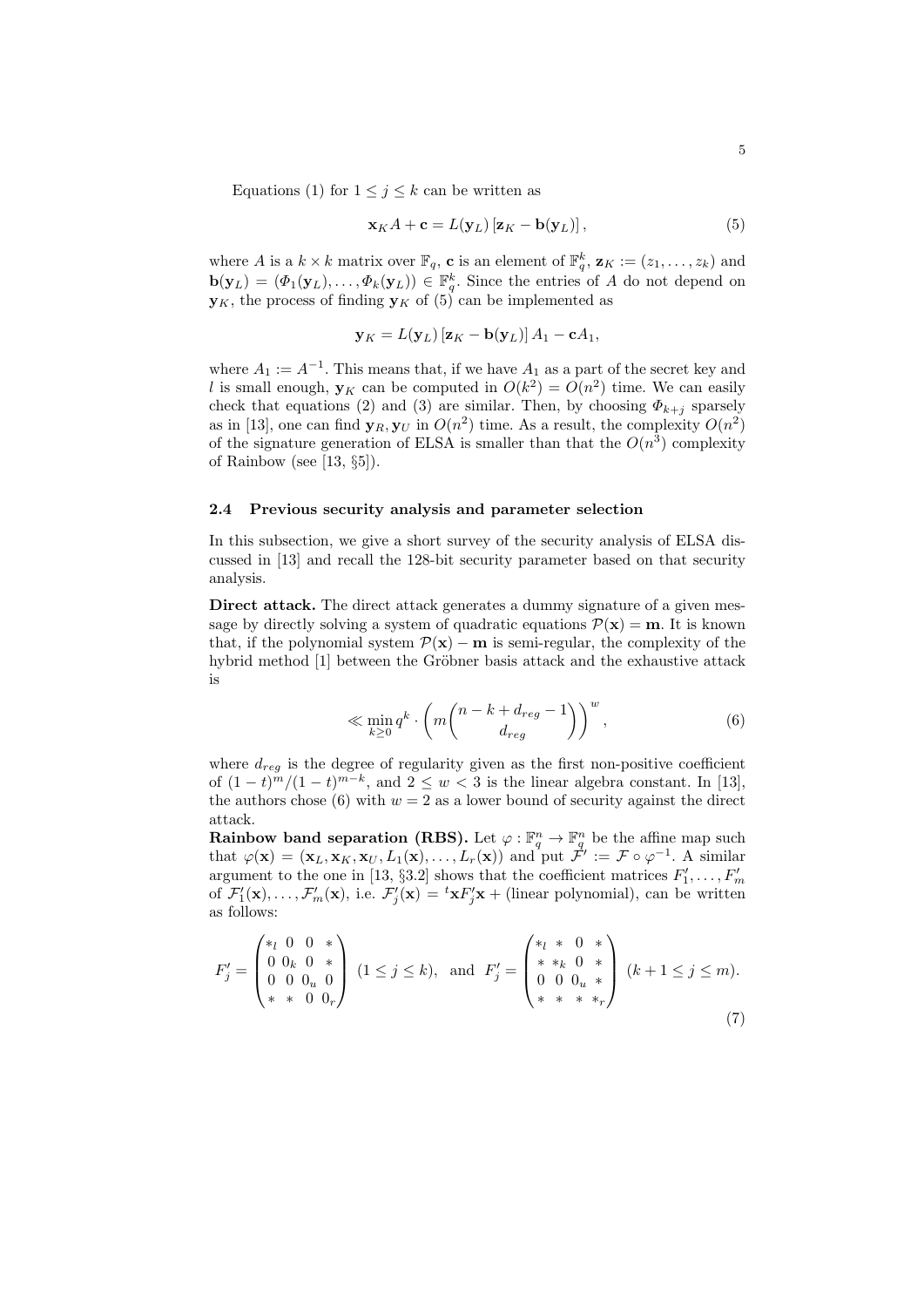Due to these, we see that there exist vectors  $\mathbf{t} = {}^{t}(t_1, \ldots, t_m) \in \mathbb{F}_q^{m-1}$  and  $\mathbf{s} = {}^{t}(s_1, \ldots, s_n) \in \mathbb{F}_q^n$  such that

$$
\sum_{1 \leq i \leq m} s_i \mathcal{P}_i \left( \begin{pmatrix} I_{n-1} & \mathbf{t} \\ 0 & 1 \end{pmatrix} \mathbf{x} \right) = {}^t \mathbf{x} \begin{pmatrix} *_{l+k+u-2} & 0 & * \\ 0 & 0_1 & 0 \\ * & 0 & *_{r+1} \end{pmatrix} \mathbf{x} + (\text{linear polynomial}).
$$

Such  $(\mathbf{t}, \mathbf{s})$  is part of an equivalent secret key. To recover  $(\mathbf{t}, \mathbf{s})$ , the attacker has to solve a system of cubic polynomial equations of **t***,* **s**. Though it is not easy to estimate its complexity in general, the author of [13] concluded that ELSA is secure enough against RBS attack under a suitable parameter selection.

**Rank attacks.** Let  $P_1, \ldots, P_m$  be the coefficient matrices of  $\mathcal{P}_1(\mathbf{x}), \ldots, \mathcal{P}_m(\mathbf{x})$ ; that is, each  $P_i$  is the symmetric matrix of size *n* such that  $P_i(\mathbf{x}) = {}^t \mathbf{x} P_i \mathbf{x} +$ (linear polynomial in **x**). The rank attack recovers an equivalent secret key by finding  $\alpha_1, \ldots, \alpha_m \in \mathbb{F}_q$  such that the rank of  $\alpha_1 P_1 + \cdots + \alpha_m P_m$  is small. By carefully checking the coefficient matrices  $F'_1, \ldots, F'_m$  of  $\mathcal{F}'_1(\mathbf{x}), \ldots, \mathcal{F}'_m(\mathbf{x})$  given in (7), the authors of [13] estimated the complexities of the rank attacks as follows:

Min-Rank attack:  $O(q^{\min\{l+k+1, l+2r-k+1, l+2r+1, 2l+k+1\}} \cdot (polyn))$ .

High-Rank attack:  $O(q^u \cdot \frac{n^3}{6})$  $\frac{i^5}{6}$ .

**Kipnis-Shamir's (UOV) attack.** Kipnis and Shamir [7] proposed a polynomial time attack to recover an equivalent secret key of the oil and vinegar signature scheme, and Kipnis, Patarin and Goubin [6] generalized it to the unbalanced oil and vinegar signature scheme (UOV). It is known that this attack

is also possible when the coefficient matrices are in the form  $\begin{pmatrix} 0 & * \\ 0 & * \end{pmatrix}$ *∗ ∗<sup>v</sup>* ) and its

complexity is  $O(q^{\max\{v - o, 0\}} \cdot (polyn))$ . The authors of [13] concluded that the complexity of Kipnis-Shamir's attack on ELSA is

$$
O(q^{\min\{r-u,k+u,l+r,n-2u-1\}} \cdot (polyn.))
$$

by carefully studying the structure of the coefficient matrices  $F'_1, \ldots, F'_m$  of  $\mathcal{F}'_1(\mathbf{x}), \ldots, \mathcal{F}'_m(\mathbf{x})$  given in (7) and the process of this attack.

128**-bit security parameter recommended by ELSA [13].** On the basis of the above security analysis, the authors of [13] proposed the following 128-bit security parameter

ELSA-128 :  $(q, l, k, u, r, n, m) = (2^8, 6, 28, 15, 30, 79, 43)$ .

See [13, Table 4] for a performance comparison with other signature schemes.

#### **3 Our Attack on ELSA**

In this section, we describe a chosen message attack on ELSA. Indeed, we show how to recover an equivalent secret key from the information associated with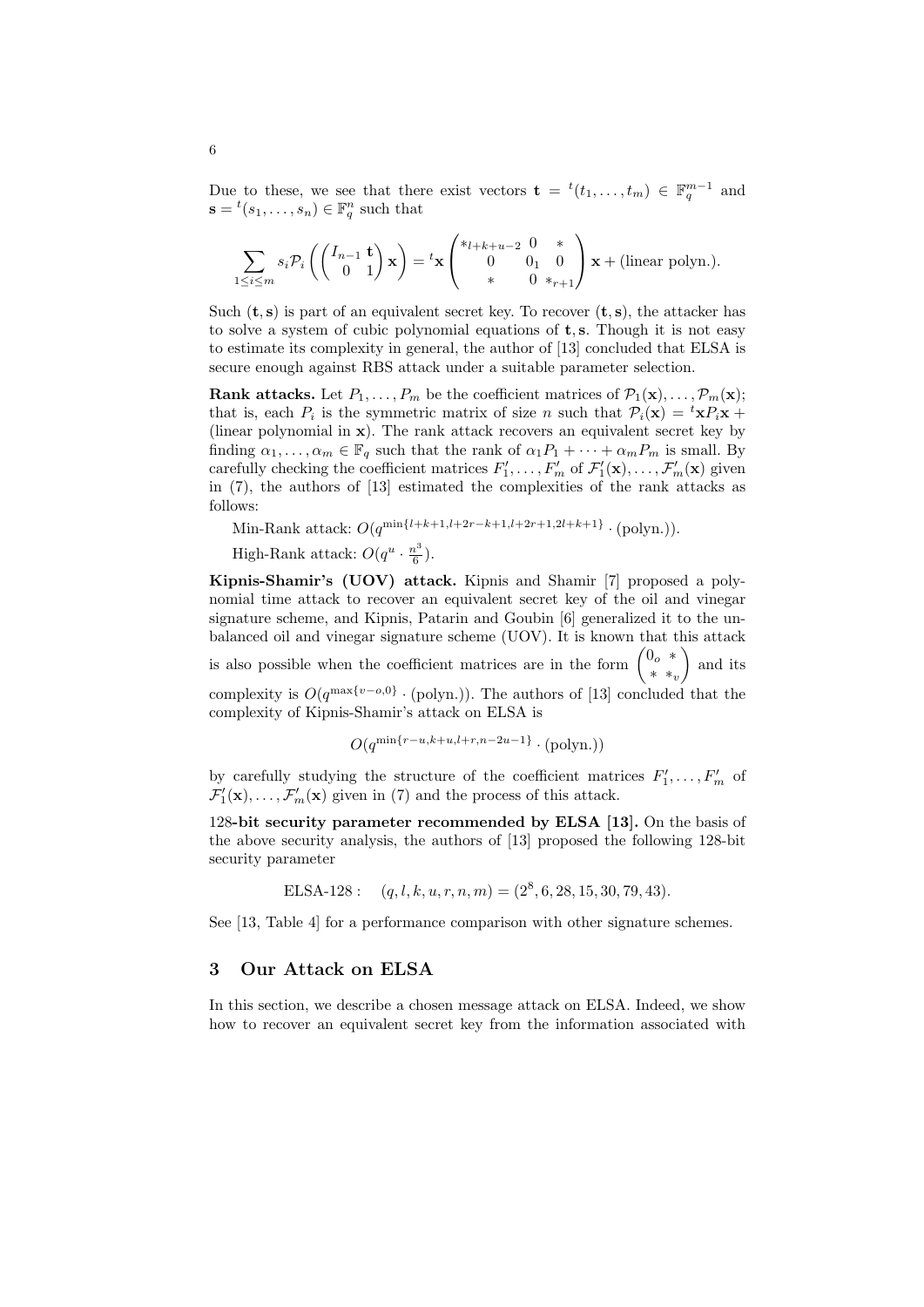equations (4) by launching a chosen message attack. We also explain the construction of the equivalent secret key and a method for forging a signature from it.

#### **3.1 Chosen Massage Attack**

A chosen message attack is a standard security notion in signature schemes. Let *O* be a signing oracle which computes the signature  $\mathbf{w} \in \mathbb{F}_q^n$  from a message **m**  $∈$   $\mathbb{F}_q^m$  using the secret key of ELSA. The chosen message attack tries to generate a valid pair of a message **m***′* and signature **w***′* by repeatedly accessing the signing oracle  $\mathcal{O}$ , where  $\mathcal{P}(\mathbf{w}') = \mathbf{m}'$  for the public key  $\mathcal{P}$ . The authors of ELSA [13] proved that ELSA is existentially unforgeable against the chosen-message attack. However, we show that there is a way to recover an equivalent secret key by launching a chosen message attack. Recall that the signature generation of ELSA uses equations (4) in order to accelerate the signature generation. We also propose an attack that recovers the information associated with equations (4) from the signatures **w** given in the chosen message attack.

In a weaker setting, the attacker is not allowed to choose the message **m** before asking the signing oracle, which is sometimes called the known message attack. We show that our attack is also feasible in this setting.

#### **3.2 How to Recover the Information Associated with Equations (4)**

As shown in *§*2.2, in ELSA, we use the hidden quadratic equations  $L(\mathbf{x})L_i(\mathbf{x}) =$ *ξi* in (4) to generate a signature. By using the existence of the hidden quadratic equations, we explain to be able to recover the *r*-dimensional subspace

$$
\mathcal{L}_{\mathcal{S}} := \operatorname{Span}_{\mathbb{F}_q} \{ L_1(\mathcal{S}(\mathbf{x})), \dots, L_r(\mathcal{S}(\mathbf{x})) \} \subset \mathbb{F}_q[\mathbf{x}]
$$
 (8)

from *N* valid signatures, where  $N := \max\{n+1, \frac{1}{2}(n-r+2)(n-r+3)\}.$ 

Let  $W \subset \mathbb{F}_q^n$  be the set of signatures generated by the ELSA scheme given in §2.2. From §2.3, for any signature  $\mathbf{w} \in W$ , we have  $L(\mathcal{S}(\mathbf{w})) \cdot L_i(\mathcal{S}(\mathbf{w})) = \xi_i$ and  $L(S(\mathbf{w})) \neq 0$ . They imply that for  $1 \leq i, j \leq r$ ,

$$
\xi_i L_j(\mathcal{S}(\mathbf{w})) - \xi_j L_i(\mathcal{S}(\mathbf{w})) = 0, \ (\mathbf{w} \in W). \tag{9}
$$

Defining  $L_{ij}(\mathbf{x}) := \xi_i L_j(\mathcal{S}(\mathbf{x})) - \xi_j L_i(\mathcal{S}(\mathbf{x}))$  and  $\mathcal{L}_{\mathcal{S}}^0 := \text{Span}_{\mathbb{F}_q} \{L_{ij}(\mathbf{x})\}_{i,j}$ , then it is easy to show that  $\mathcal{L}_S^0 \subset \mathcal{L}_S$  and  $L_{12}(\mathbf{x}), \ldots, L_{1r}(\mathbf{x})$  form a basis of  $\mathcal{L}_S^0$ , which implies  $\dim_{\mathbb{F}_q} \mathcal{L}_{\mathcal{S}}^0 = r - 1.$ 

To recover the space  $\mathcal{L}_S$ , we first explain how to recover the subspace  $\mathcal{L}_S^0$ . By (9), it is clear that  $\mathcal{L}_{\mathcal{S}}^0$  is contained in the space of linear polynomials which vanish at any  $w \in W$ . Since a linear polynomial in *n*-variables **x** is determined by  $(n + 1)$ -tuple of a point of  $\mathbb{F}_q^n$  and its value, in the following experiment, we confirm that the subspace  $\mathcal{L}_{\mathcal{S}}^{0}$  is equal to the space of linear polynomials in *n*-variables **x** which vanish at  $n + 1$  valid signatures.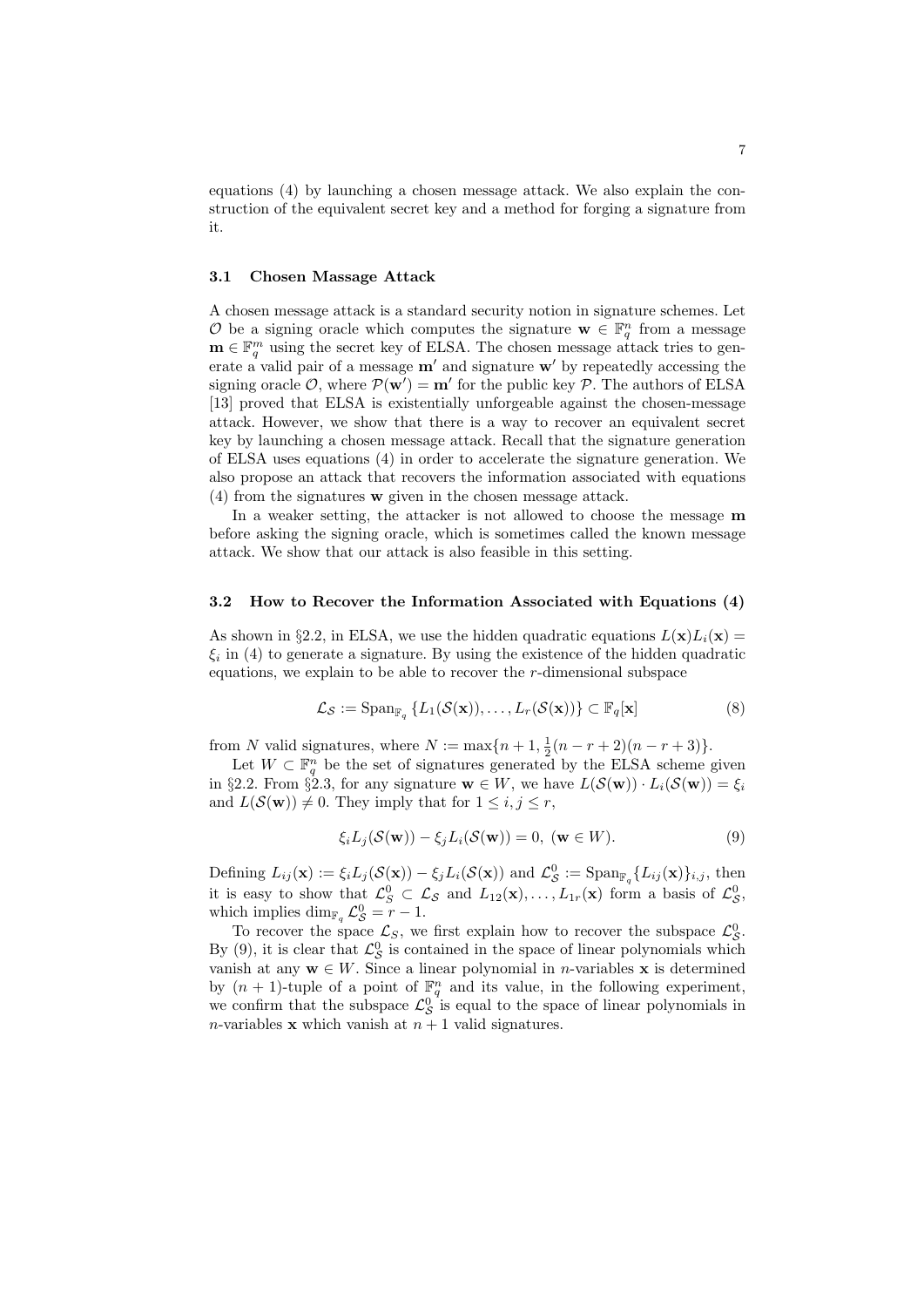**Experiment 1.** For  $n+1$  valid signatures  $\mathbf{w}_1, \ldots, \mathbf{w}_{n+1} \in W$ , we experimented whether

 $\mathcal{L}_S^0 = \{ f(\mathbf{x}) \in \mathbb{F}_q[\mathbf{x}] \mid \deg f \le 1, f(\mathbf{w}_i) = 0, 1 \le i \le n + 1 \}.$  (10)

We performed the experiment with three parameters: Example-1 and Example-2 defined below, and ELSA-128 in *§*2.4.

> Example-1:  $(q, l, k, u, r, n, m) = (2^8, 4, 15, 5, 20, 44, 20)$ Example-2:  $(q, l, k, u, r, n, m) = (2^8, 5, 20, 10, 25, 60, 30)$ ELSA-128:  $(q, l, k, u, r, n, m) = (2^8, 6, 28, 15, 30, 79, 43)$ .

We confirmed that the equality (10) holds in all of 100 experiments for each parameter. The results of Experiment 1 lead to the following lemma:

**Lemma 1.**  $\mathcal{L}_{\mathcal{S}}^0$  is equal to the space of linear polynomials in *n*-variables **x** which *vanish at*  $n + 1$  *valid signatures*  $\mathbf{w}_1, \ldots, \mathbf{w}_{n+1} \in W$ *. Namely, we can recover*  $\mathcal{L}_\mathcal{S}^0$ *from n* + 1 *valid signatures.*

Next, we explain how to recover the space  $\mathcal{L}_{\mathcal{S}}$  from the subspace  $\mathcal{L}_{\mathcal{S}}^0$ . In the following, for a polynomial  $f(\mathbf{x})$  in variables **x**, the polynomial  $f(\mathbf{x}_L, \mathbf{x}_K)$  means  $f(\mathbf{x}_L, \mathbf{x}_K, 0, \dots, 0)$  and  $f(\mathbf{x}_L, \mathbf{x}_K, \mathbf{x}_U, x_{R,r}) := f(\mathbf{x}_L, \mathbf{x}_K, \mathbf{x}_U, 0, \dots, 0, x_{R,r}).$ 

Choose a basis  $\mathcal{L}_1, \ldots, \mathcal{L}_{r-1}$  of  $\mathcal{L}_{\mathcal{S}}^0$ . Let  $\mathcal{S}_1 : \mathbb{F}_q^n \to \mathbb{F}_q^n$  be an invertible affine map such that

$$
(\mathcal{L}_i \circ \mathcal{S}_1)(\mathbf{x}) = x_{R,i}, \ (1 \le i \le r-1). \tag{11}
$$

Set  $\mathbf{w}' := \mathcal{S}_1^{-1}(\mathbf{w}) \in \mathbb{F}_q^n$ . Since  $(\mathcal{L}_i \circ \mathcal{S}_1)(\mathbf{w}') = \mathcal{L}_i(\mathbf{w}) = 0$  by (9), the  $x_{R,i}$ component of **w**<sup>*'*</sup> is zero for  $1 \leq i \leq r-1$ . Namely, we can write **w**<sup>*'*</sup> =  $(\mathbf{w}'_L, \mathbf{w}'_K, \mathbf{w}'_U, 0, \ldots, 0, w'_{R,r})$ . Thus, if we define the quadratic polynomial in  $(n - r + 1)$ -variables  $\mathbf{x}_L, \mathbf{x}_K, \mathbf{x}_U, x_{R,r}$ :

$$
Q(\mathbf{x}) := (L \circ S \circ S_1)(\mathbf{x}_L, \mathbf{x}_K, \mathbf{x}_U, x_{R,r}) \cdot (L_1 \circ S \circ S_1)(\mathbf{x}_L, \mathbf{x}_K, \mathbf{x}_U, x_{R,r}) - \xi_1,
$$

then we have

$$
Q(\mathbf{w}') = (L \circ S \circ S_1)(\mathbf{w}'_L, \mathbf{w}'_K, \mathbf{w}'_U, w'_{R,r}) \cdot (L_1 \circ S \circ S_1)(\mathbf{w}'_L, \mathbf{w}'_K, \mathbf{w}'_U, w'_{R,r}) - \xi_1
$$
  
=  $(L \circ S \circ S_1)(\mathbf{w}') \cdot (L_1 \circ S \circ S_1)(\mathbf{w}') - \xi_1$   
=  $(L \circ S)(\mathbf{w}) \cdot (L_1 \circ S)(\mathbf{w}) - \xi_1$   
= 0.

Namely, the quadratic polynomial  $Q(\mathbf{x}) = Q(\mathbf{x}_L, \mathbf{x}_K, \mathbf{x}_U, x_{R,r})$  in  $(n - r + 1)$ variables  $\mathbf{x}_L, \mathbf{x}_K, \mathbf{x}_U, x_{R,r}$  has the property vanishing at  $S_1^{-1}(\mathbf{w})$  for any  $\mathbf{w} \in$ *W*. Since a quadratic polynomial in  $(n - r + 1)$ -variables  $\mathbf{x}_L, \mathbf{x}_K, \mathbf{x}_U, x_{R,r}$  is determined by  $N' := \frac{1}{2}(n - r + 2)(n - r + 3)$ -tuple of a point of  $\mathbb{F}_q^n$  and its value, in the following experiment, we confirm that, up to a constant factor,  $Q(\mathbf{x})$  can be recover from the property vanishing at each  $S_1^{-1}(\mathbf{w}_i)$  for  $N'$  valid signatures  $\mathbf{w}_1, \ldots, \mathbf{w}_{N'} \in W$ .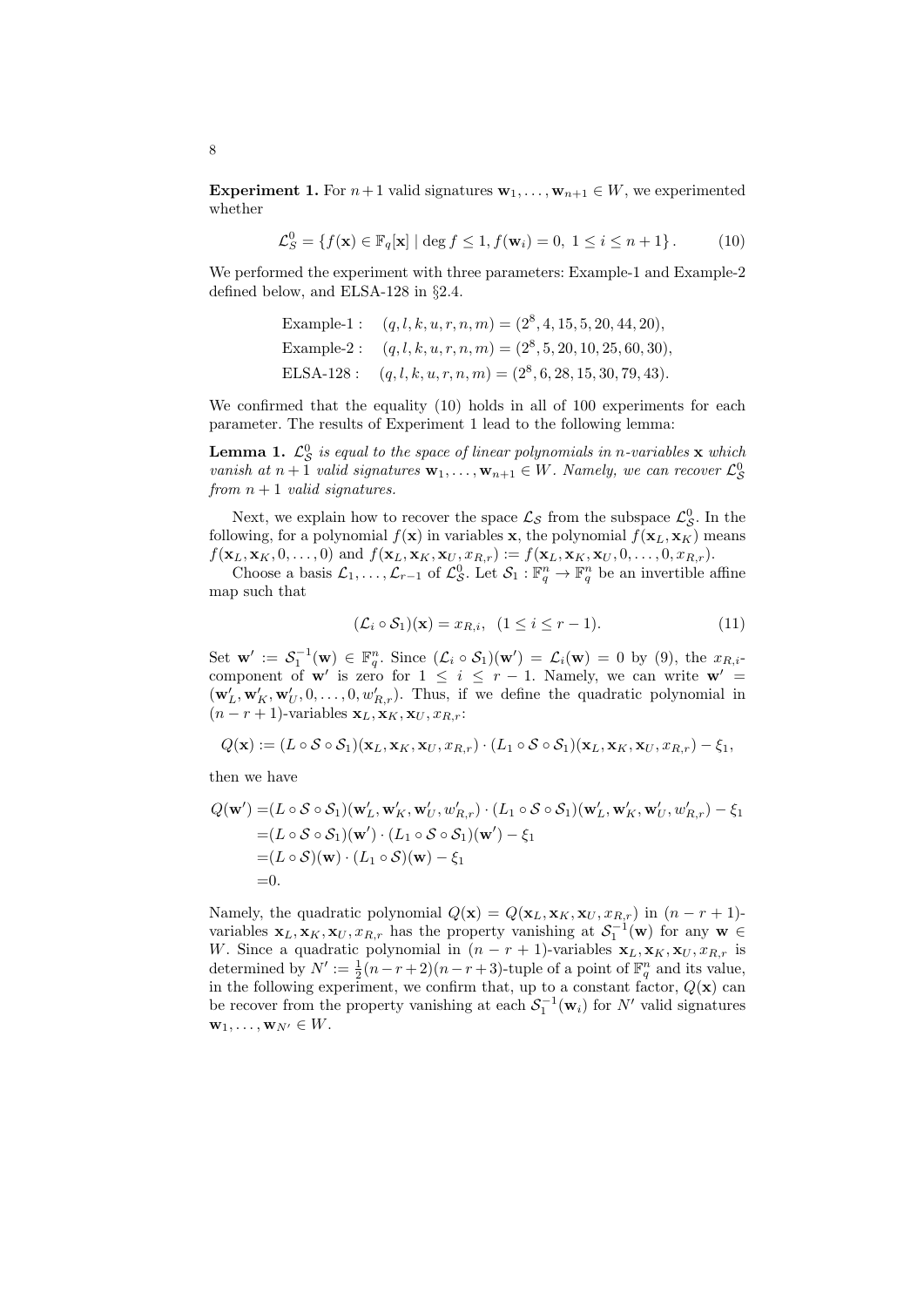**Experiment 2.** Set  $N' := \frac{1}{2}(n - r + 2)(n - r + 3)$ . For  $N'$  valid signatures  $\mathbf{w}_1, \ldots, \mathbf{w}_{N'} \in W$ , we experimented whether

$$
\mathbb{F}_qQ(\mathbf{x}) = \{f \in \mathbb{F}_q[\mathbf{x}_L, \mathbf{x}_K, \mathbf{x}_U, x_{R,r}] \mid \deg f \le 2, f(\mathcal{S}_1^{-1}(\mathbf{w}_i)) = 0, 1 \le i \le N'\}.
$$

Here,  $\mathbb{F}_q Q(\mathbf{x})$  stands for the vector space generated by  $Q(\mathbf{x})$ . We performed the experiment on the same three parameters in Experiment 1, and confirmed that the equality holds in all of 100 experiments for each parameter. The Experiment 2 lead us to the following lemma:

**Lemma 2.** *Up to a constant factor, we can recover*  $Q(\mathbf{x})$  *by computing a quadratic* polynomial in  $\mathbf{x}_L, \mathbf{x}_K, \mathbf{x}_U, x_{R,r}$  such that it vanishes at  $S_1^{-1}(\mathbf{w}_1), \ldots, S_1^{-1}(\mathbf{w}_{N'}).$ *Namely, Q*(**x**) *(up to a constant factor) can be recovered from N′ valid signatures.*

Lemmas 1 and 2 imply the following:

**Proposition 1.** *Set*  $N := \max\{n+1, \frac{1}{2}(n-r+2)(n-r+3)\}$ *. We can recover the following subspaces (a) and (b) of*  $\mathbb{F}_q[\mathbf{x}]$  *from N valid signatures:* 

(a) 
$$
\mathcal{L}_{\mathcal{S}}
$$
, (b)  $\mathcal{L}_{\mathcal{S}}^0 + \mathbb{F}_q(L \circ \mathcal{S})(\mathbf{x})$ .

*Proof.* From Lemmas 1 and 2, we can recover  $\mathcal{L}_S^0$  and  $Q(\mathbf{x})$  (up to a constant factor) from N valid signatures. We can decompose the recovered  $Q(\mathbf{x})$  as follows:

$$
Q(\mathbf{x}) = D_1(\mathbf{x})D_2(\mathbf{x}) + c,
$$

where  $D_1, D_2$  are linear polynomials in **x** and  $c \in \mathbb{F}_q$ . By the definition of  $Q(\mathbf{x})$ , we know that

$$
\{D_1, D_2\} = \{ (L \circ S \circ S_1)(\mathbf{x}_L, \mathbf{x}_K, \mathbf{x}_U, x_{R,r}), (L_1 \circ S \circ S_1)(\mathbf{x}_L, \mathbf{x}_K, \mathbf{x}_U, x_{R,r}) \}.
$$

Since  $\mathcal{L}_{\mathcal{S}} = \mathcal{L}_{\mathcal{S}}^0 + \mathbb{F}_q(L_1 \circ \mathcal{S})(\mathbf{x})$ , we have

$$
\{\mathcal{L}_{\mathcal{S}},\mathcal{L}_{\mathcal{S}}^0+\mathbb{F}_q(L\circ\mathcal{S})(\mathbf{x})\}=\left\{\mathcal{L}_{\mathcal{S}}^0+\mathbb{F}_q(D_1\circ\mathcal{S}_1^{-1})(\mathbf{x}),\mathcal{L}_{\mathcal{S}}^0+\mathbb{F}_q(D_2\circ\mathcal{S}_1^{-1})(\mathbf{x})\right\}.
$$

Thus we can recover two subspaces (a) and (b) from *N* valid signatures.  $\square$ 

From Proposition 1, we have two subspaces, i.e.,  $\mathcal{L}_{\mathcal{S}}$  and  $\mathcal{L}_{\mathcal{S}}^0 + \mathbb{F}_q(L \circ \mathcal{S})(\mathbf{x})$ . At this stage, we cannot determine which one is  $\mathcal{L}_{\mathcal{S}}$ . However, it is not hard to construct an attack on ELSA.

#### **3.3 Equivalent Secret Key of ELSA and Forging a Signature**

We construct an equivalent secret key of ELSA by deforming the central map *F* as follows. Let  $\varphi : \mathbb{F}_q^n \to \mathbb{F}_q^n$  be the invertible affine map such that

$$
\varphi(\mathbf{x}) = {}^{t}(\mathbf{x}_{L}, \mathbf{x}_{K}, \mathbf{x}_{U}, L_{1}(\mathbf{x}), \ldots, L_{r}(\mathbf{x})).
$$
\n(12)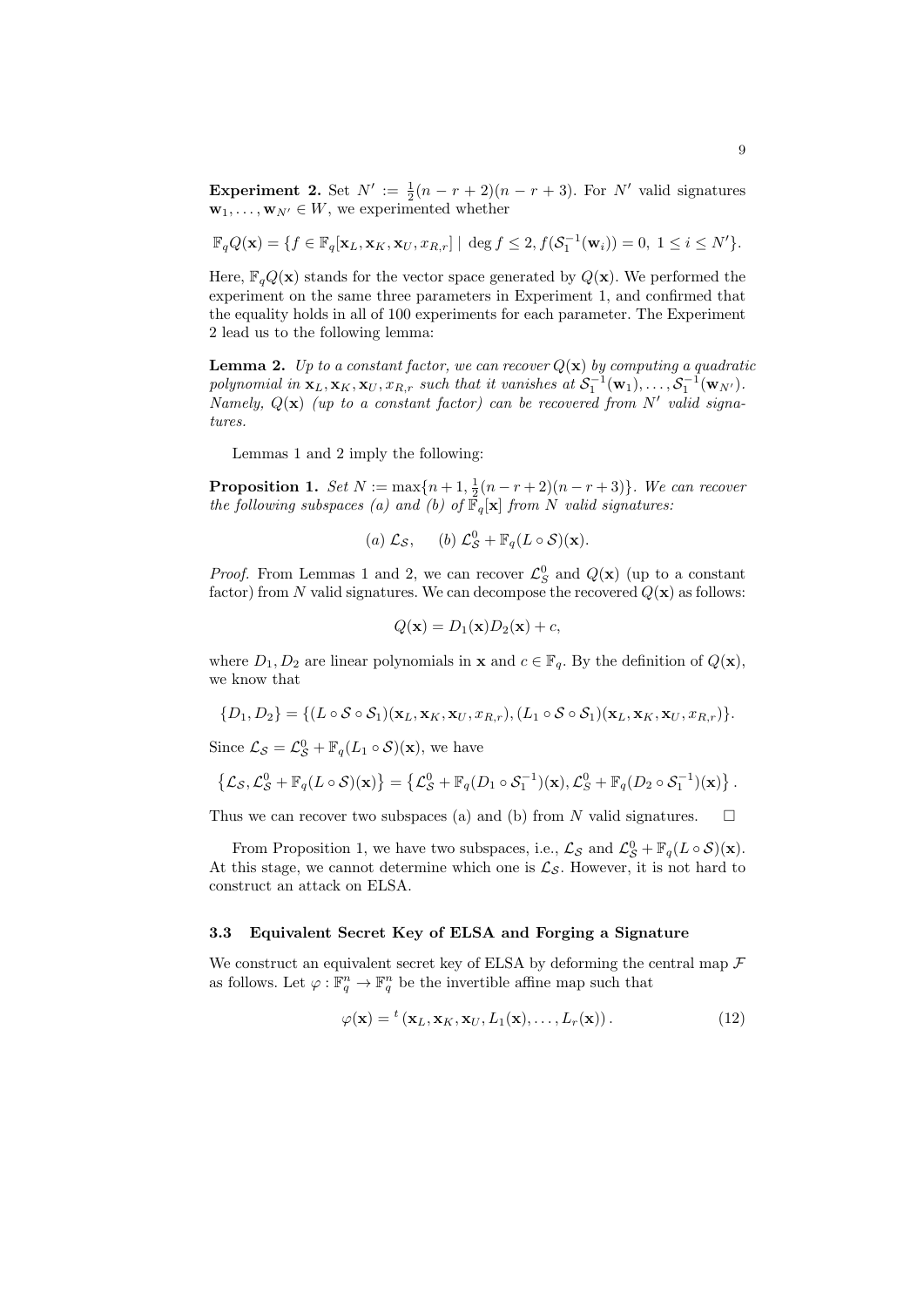Put  $\mathcal{F}' := \mathcal{F} \circ \varphi^{-1}$ . Thus we have

$$
\mathcal{P} = \mathcal{T} \circ \mathcal{F} \circ \mathcal{S} = \mathcal{T} \circ \mathcal{F}' \circ (\varphi \circ \mathcal{S}).
$$

By a similar argument as [13, §3.2], it is easy to see that  $\mathcal{F}'(\mathbf{x}) = {}^t(\mathcal{F}'_1(\mathbf{x}), \dots, \mathcal{F}'_m(\mathbf{x}))$ can be written as

$$
\mathcal{F}'_j(\mathbf{x}) = \sum_{1 \le i \le r} x_{R,i} R'_{ij}(\mathbf{x}_L, \mathbf{x}_K) + \Phi'_j(\mathbf{x}_L)
$$
\n
$$
= {}^t \mathbf{x} \begin{pmatrix} *_{l} 0 & 0 & * \\ 0 & 0_{k} 0 & * \\ 0 & 0 & 0_{u} 0 \\ * & * & 0 & 0_{r} \end{pmatrix} \mathbf{x} + (\text{linear polynomial}), \qquad (1 \le j \le k), \qquad (13)
$$
\n
$$
\mathcal{F}'_j(\mathbf{x}) = \sum_{1 \le i \le r} x_{R,i} R'_{ij}(\mathbf{x}) + \Phi'_j(\mathbf{x}_L, \mathbf{x}_K)
$$
\n
$$
= {}^t \mathbf{x} \begin{pmatrix} *_{l} * & 0 & * \\ * & *_{k} 0 & * \\ 0 & 0 & 0_{u} * \\ * & * & * & *_{r} \end{pmatrix} \mathbf{x} + (\text{linear polynomial}), \qquad (k+1 \le j \le m), \qquad (14)
$$

for linear polynomials  $R'_{ij}$  and quadratic polynomials  $\Phi'_{j}$ . We define an equivalent secret key of ELSA:

**Definition 1.** If two invertible affine maps  $\overline{\mathcal{T}} : \mathbb{F}_q^m \to \mathbb{F}_q^m$  and  $\overline{\mathcal{S}} : \mathbb{F}_q^n \to \mathbb{F}_q^n$ <br>satisfy the following conditions, then the pair  $(\overline{\mathcal{T}}, \overline{\mathcal{S}})$  is called an equivalent secret *key of the ELSA scheme.*

- *1*.  $\mathcal{P}' = {}^t(\mathcal{P}'_1, \dots, \mathcal{P}'_m) := \overline{\mathcal{T}} \circ \mathcal{P} \circ \overline{\mathcal{S}}$ .
- *2. For*  $1 \leq j \leq k$ *,*

$$
\mathcal{P}'_j(\mathbf{x}) = \mathcal{P}'_j(\mathbf{x}_L, \mathbf{x}_K, \mathbf{x}_R) = \sum_{1 \le i \le r} x_{R,i} \cdot (linear \text{ polyn. in } \mathbf{x}_L, \mathbf{x}_K, \mathbf{x}_R)
$$

 $+$  (*quadratic polyn. in*  $\mathbf{x}_L, \mathbf{x}_R$ ).

*3. For*  $k + 1 \le j \le m$ *,*  $\mathcal{P}'_j(\mathbf{x}) = \sum$ 1*≤i≤r*  $x_{R,i} \cdot (linear \text{ } polynomial \text{ } x) + (quadratic \text{ } polynomial \text{ } in \text{ } \textbf{x}_L, \textbf{x}_K, \textbf{x}_R).$ 

From (13) and (14), it is enough to find a pair  $(\bar{\mathcal{T}}, \bar{\mathcal{S}})$  such that

$$
(\varphi \circ \mathcal{S} \circ \bar{\mathcal{S}})(\mathbf{x}) = \begin{pmatrix} *_l 0 & 0 & * \\ * & *_k 0 & * \\ * & * & *_u * \\ 0 & 0 & 0 & *_r \end{pmatrix} \mathbf{x}, \quad (\bar{\mathcal{T}} \circ \mathcal{T})(\mathbf{y}) = \begin{pmatrix} *_k 0 \\ * & *_u \end{pmatrix} \mathbf{y},
$$

where  $\mathbf{y} = {}^{t}(y_1, \ldots, y_m)$ .

10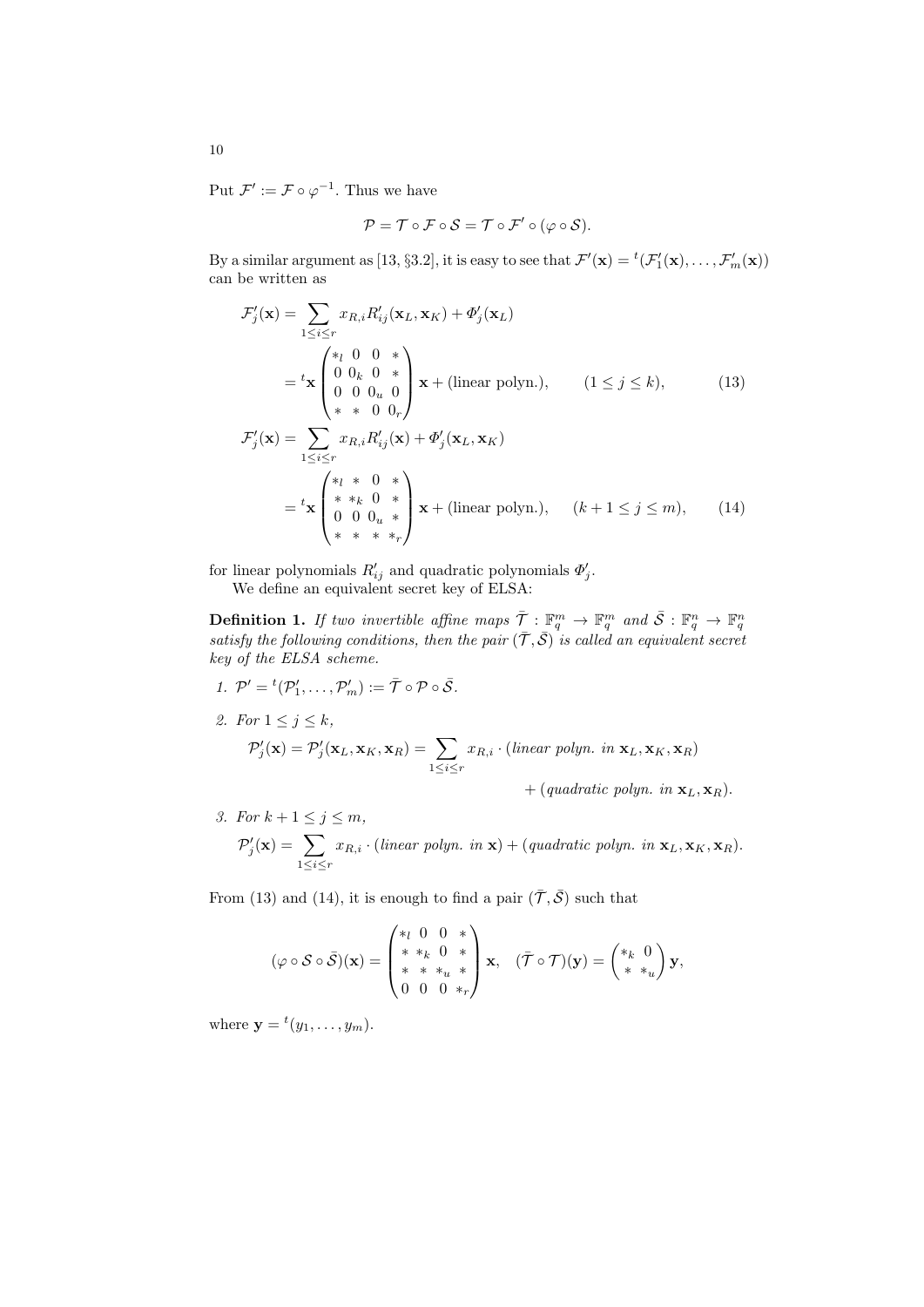We can forge a signature **w** for each message  $\mathbf{m} \in \mathbb{F}_q^m$  in the complexity  $O(n^3)$  from the equivalent secret key  $(\bar{\mathcal{T}}, \bar{\mathcal{S}})$ . First compute

$$
\bar{\mathbf{m}} = {}^{t}(\bar{m}_1, \ldots, \bar{m}_m) := \bar{\mathcal{T}}(\mathbf{m}).
$$

Then, randomly choose  $\mathbf{y}_L \in \mathbb{F}_q^l$  and  $\mathbf{y}_R \in \mathbb{F}_q^r$ . After that, find a solution  $\mathbf{y}_K \in \mathbb{F}_q^k$ of the system of *k* linear equations in  $\mathbf{x}_K$ :

$$
\bar{m}_j = \mathcal{P}'_j(\mathbf{y}_L, \mathbf{x}_K, \mathbf{y}_R), \ \ (1 \le i \le k).
$$

Next, find a solution  $\mathbf{y}_U \in \mathbb{F}_q^u$  of the system of *u* linear equations in  $\mathbf{x}_U$ :

$$
\bar{m}_j = \mathcal{P}'_j(\mathbf{y}_L, \mathbf{y}_K, \mathbf{x}_U, \mathbf{x}_R), \ (k+1 \le j \le m)
$$

and compute  $\mathbf{w} = \bar{S}(\mathbf{y}_L, \mathbf{y}_K, \mathbf{y}_U, \mathbf{y}_R)$ , which is a signature of the message m.

#### **3.4 How to Recover an Equivalent Secret Key**

In §3.2 we showed how to recover the space  $\mathcal{L}_{\mathcal{S}}$  in (8) from *N* valid signatures. Here, we explain how to recover an equivalent secret key of the ELSA scheme from the space  $\mathcal{L}_\mathcal{S}$ .

In this subsection, we choose one subspace from (a) or (b) in Proposition 1, and assume the subspace is equal to  $\mathcal{L}_S$  in (8). Then we choose a basis  $(\mathcal{L}_1, \ldots, \mathcal{L}_r)$  of the space  $\mathcal{L}_{\mathcal{S}}$ . We also assume the following, since the argument in this subsection needs only the quadratic part of the polynomials of the central map  $\mathcal F$  and public key  $\mathcal P$ .

- *•* All linear and quadratic polynomials *L<sup>i</sup> , Rij , Φ<sup>j</sup>* in *§*2.2 are homogeneous,
- the linear polynomials  $L'_{j}(\mathbf{x}_L, \mathbf{x}_K, \mathbf{x}_R)$  (1  $\leq j \leq u$ ) in §2.2 are zero, and
- the secret key  $\mathcal{T}, \mathcal{S}$  are linear maps.

Now we explain how to recover an equivalent secret key from the basis  $(\mathcal{L}_1, \ldots, \mathcal{L}_r)$  of the space  $\mathcal{L}_{\mathcal{S}}$  in (8).

Choose an invertible linear map  $\mathcal{S}' : \mathbb{F}_q^n \to \mathbb{F}_q^n$  such that

$$
(\mathcal{L}_i \circ \mathcal{S}')(\mathbf{x}) = x_{R,i}, \ (1 \le i \le r). \tag{15}
$$

Since  $\mathcal{L}_i(\mathbf{x})$  is a linear combination of  $L_1(\mathcal{S}(\mathbf{x})), \ldots, L_r(\mathcal{S}(\mathbf{x}))$ , we have

$$
(\varphi \circ S \circ S')(\mathbf{x}) = \begin{pmatrix} *_{l} & * & * & * \\ * & *_{k} & * & * \\ * & * & *_{u} & * \\ 0 & 0 & 0 & *_{r} \end{pmatrix} \mathbf{x}.
$$

We now denote the matrix above in the right-hand-side by  $\begin{pmatrix} A & B \\ 0 & C \end{pmatrix}$ 0 *C* ) with matrices *A, B, C* of the sizes  $(l + k + u) \times (l + k + u)$ ,  $(l + k + u) \times r$ , *r*  $\times r$ , respectively.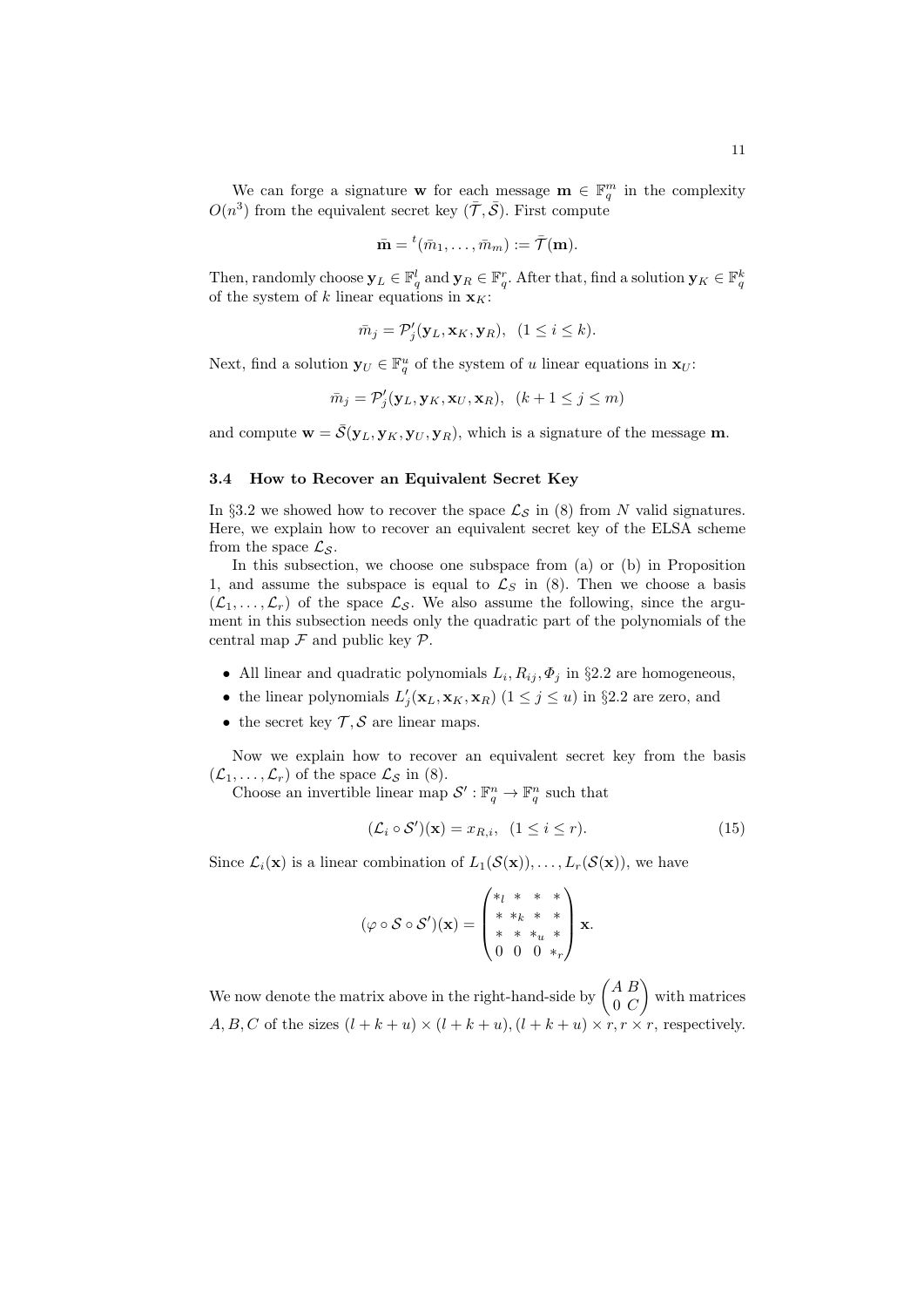Due to (13) and (14), we can easily check that  $\mathcal{P}' = {}^t(\mathcal{P}'_1, \ldots, \mathcal{P}'_m) := \mathcal{P} \circ \mathcal{S}' =$  $\mathcal{T} \circ \mathcal{F}' \circ (\varphi \circ \mathcal{S} \circ \mathcal{S}')$  is given by

$$
\mathcal{P}'_j(\mathbf{x}) = {}^{t}\mathbf{x} \left( {}^{t}A \begin{pmatrix} *_{l} & * & 0 \\ * & *_{k} & 0 \\ 0 & 0 & 0_{u} \end{pmatrix} A^{k}_{i} * \atop * & * & * \end{pmatrix} \mathbf{x}, \quad (1 \leq j \leq m).
$$

Thus, there exists an invertible  $(l + k + u) \times (l + k + u)$  matrix  $S_2$  such that

$$
\mathcal{P}'_j\begin{pmatrix} S_2 & 0\\ 0 & I_r \end{pmatrix} \mathbf{x}) = {^t}\mathbf{x} \begin{pmatrix} * & 0 & *\\ * & * & 0 & *\\ 0 & 0 & 0_u & *\\ * & * & * & *r \end{pmatrix} \mathbf{x}, \quad (1 \le j \le m) \tag{16}
$$

and it holds  $AS_2 =$  $\sqrt{ }$  $\overline{1}$ *∗<sup>l</sup> ∗* 0 *∗ ∗<sup>k</sup>* 0 *∗ ∗ ∗<sup>u</sup>*  $\setminus$ . This means that the linear map  $\mathcal{S}'' : \mathbb{F}_q^n \to \mathbb{F}_q^n$ defined by  $\mathcal{S}''(\mathbf{x}) = \begin{pmatrix} S_2 & 0 \\ 0 & I \end{pmatrix}$ 0 *I<sup>r</sup>* ) **x** satisfies

$$
(\varphi \circ \mathcal{S} \circ \mathcal{S}' \circ \mathcal{S}'')(\mathbf{x}) = \begin{pmatrix} AS_2 & B \\ 0 & C \end{pmatrix} \mathbf{x} = \begin{pmatrix} *_l & * & 0 & * \\ * & *_k & 0 & * \\ * & * & * & * \\ 0 & 0 & 0 & *_{r} \end{pmatrix} \mathbf{x}.
$$
 (17)

The following lemma follows immediately from this, (13) and (14). **Lemma 3.**  $Set \tilde{S} := S \circ S' \circ S''$ . We obtain

$$
\mathcal{F}_{j}(\tilde{\mathcal{S}}(\mathbf{x})) = \mathcal{F}'_{j}(\varphi \circ \tilde{\mathcal{S}}(\mathbf{x})) = \begin{cases} \begin{cases} \begin{aligned} \ast_{l} & \ast & 0 & \ast \\ \ast & \ast_{k} & 0 & \ast \\ 0 & 0 & 0_{u} & 0 \\ \ast & \ast & 0 & \ast_{r} \end{aligned} \\ \begin{aligned} \ast_{l} & \ast_{l} & \ast_{l} & 0 & \ast \\ \ast_{l} & \ast_{l} & 0 & \ast \\ 0 & 0 & 0_{u} & \ast \\ \ast_{l} & \ast_{l} & \ast_{l} & \ast_{l} \end{aligned} \end{cases} \begin{cases} \mathbf{x}, & (1 \leq j \leq k) \\ \mathbf{x}, & (k+1 \leq j \leq m). \end{cases} \end{cases}
$$

From this lemma, it is clear that if  $1 \leq j \leq k$ , then the variables  $\mathbf{x}_U$  do not appear in  $\mathcal{F}'_j(\varphi \circ \tilde{\mathcal{S}}(\mathbf{x}))$ . Also if  $k+1 \leq j \leq m$ , then  $\mathbf{x}_U$  appear in  $\mathcal{F}'_j(\varphi \circ \tilde{\mathcal{S}}(\mathbf{x}))$ . From this fact, we have the following corollary:

**Corollary 1.** Let  $\overline{\mathcal{T}}$  :  $\mathbb{F}_q^m \to \mathbb{F}_q^m$  be an invertible linear map and define  $\mathcal{P}'' =$  $(\mathcal{P}_1'', \ldots, \mathcal{P}_m'') := \overline{\mathcal{T}} \circ \mathcal{P} \circ (\mathcal{S}' \circ \mathcal{S}'') = (\overline{\mathcal{T}} \circ \mathcal{T}) \circ \mathcal{F}' \circ (\varphi \circ \widetilde{\mathcal{S}}).$  If the variables  $\mathbf{x}_U$  do *not appear in*  $\mathcal{P}''_j(\mathbf{x})$  *for any*  $1 \leq j \leq k$ *, then each*  $\mathcal{P}''_j(\mathbf{x})$  *is a linear combination of*  $\mathcal{F}'_1(\varphi \circ \tilde{\mathcal{S}}(\mathbf{x}))$ , ...,  $\mathcal{F}'_k(\varphi \circ \tilde{\mathcal{S}}(\mathbf{x}))$ . Thus we have

$$
\bar{\mathcal{T}} \circ \mathcal{T}(\mathbf{y}) = \begin{pmatrix} *_{k} & 0 \\ * & *_{u} \end{pmatrix} \mathbf{y}.
$$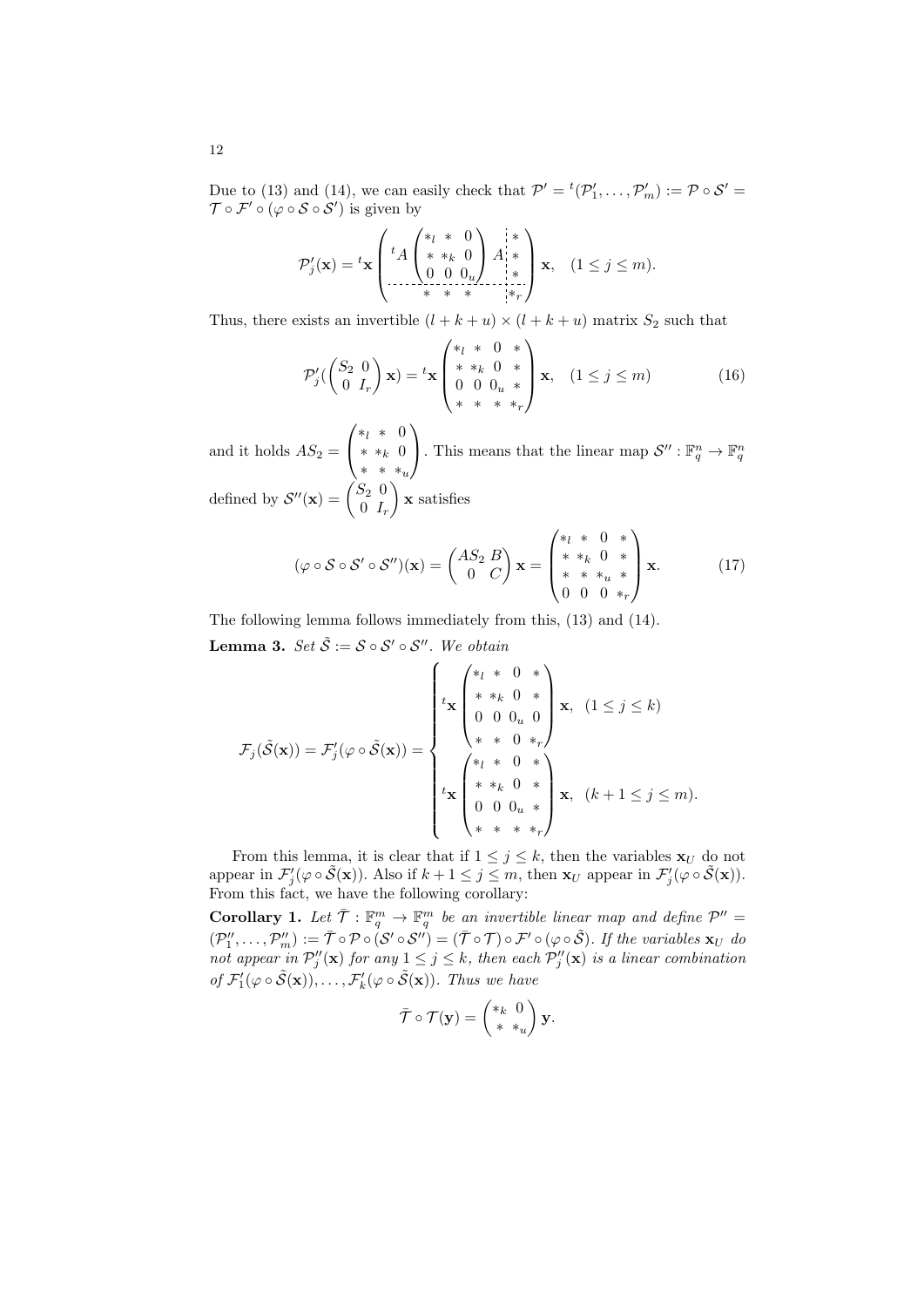In (17), we now write 
$$
\varphi \circ \tilde{\mathcal{S}}(\mathbf{x}) = (\varphi \circ \mathcal{S} \circ \mathcal{S}' \circ \mathcal{S}'')(\mathbf{x}) = \begin{pmatrix} A' & 0 & * \\ 0 & * & * \\ * & * & * & * \\ 0 & 0 & 0 & * \end{pmatrix} \mathbf{x}
$$
 with

the matrix *A'* of the sizes  $(l + k) \times (l + k)$ . Since  $\mathcal{P}''_j(\mathbf{x})$   $(1 \leq j \leq k)$  is a linear combination of  $\mathcal{F}'_1(\varphi \circ \tilde{\mathcal{S}}(\mathbf{x})), \dots, \mathcal{F}'_k(\varphi \circ \tilde{\mathcal{S}}(\mathbf{x})),$  from (13), we can easily check that

$$
\mathcal{P}_j''(\mathbf{x}) = {}^{t}\mathbf{x} \begin{pmatrix} {}^{t}A' \begin{pmatrix} *_{l} & 0 \\ 0 & 0_{k} \end{pmatrix} A' \begin{pmatrix} 0 & * \\ 0 & * \\ 0 & 0 \end{pmatrix} \mathbf{x}, \quad (1 \leq j \leq k).
$$
  

$$
{}^{*}\mathbf{x} \begin{pmatrix} * & * \\ * & * \end{pmatrix} \begin{pmatrix} 0 & * \\ 0 & *_{r} \end{pmatrix} \mathbf{x}, \quad (1 \leq j \leq k).
$$

Thus, there exists an invertible  $(l + k) \times (l + k)$  matrix  $S_3$  such that

$$
{}^{t}S_{3}{}^{t}A'\begin{pmatrix} *_{l} & 0\\ 0 & 0_{k} \end{pmatrix}A'S_{3} = \begin{pmatrix} *_{l} & 0\\ 0 & 0_{k} \end{pmatrix}
$$

and it holds  $A'S_3 = \begin{pmatrix} *l & 0 \\ * & *l \end{pmatrix}$ *∗ ∗<sup>k</sup>* ). If we define the linear map  $\mathcal{S}'''$  :  $\mathbb{F}_q^n \to \mathbb{F}_q^n$  by  $\mathcal{S}'''(\mathbf{x}) = \begin{pmatrix} S_3 & 0 \ 0 & I \end{pmatrix}$  $0$   $I_{u+r}$  $\mathbf{x}$  and  $\bar{\mathcal{S}} := \mathcal{S}' \circ \mathcal{S}'' \circ \mathcal{S}'''$ , then we have

$$
(\varphi \circ \mathcal{S} \circ \bar{\mathcal{S}})(\mathbf{x}) = \begin{pmatrix} A' & 0 & * \\ 0 & * & * \\ * & * & * & * \\ 0 & 0 & 0 & * \\ 0 & 0 & 0 & * \end{pmatrix} \begin{pmatrix} S_3 & 0 \\ 0 & I_{u+r} \end{pmatrix} \mathbf{x} = \begin{pmatrix} A'S_3 & 0 & * \\ 0 & * & * \\ * & * & * & * \\ 0 & 0 & 0 & * \\ 0 & 0 & 0 & * \end{pmatrix} = \begin{pmatrix} * & 0 & 0 & * \\ * & * & * & 0 & * \\ * & * & * & * & * \\ 0 & 0 & 0 & * \end{pmatrix} \mathbf{x}.
$$

From this and Corollary 1, the pair  $(\bar{\mathcal{T}}, \bar{\mathcal{S}})$  satisfy Definition 1 in §3.3. Thus we recovered an equivalent secret key from the space  $\mathcal{L}_{\mathcal{S}}$  in (8).

In Algorithm 1, we describe the detailed algorithm of our proposed attack in this section. Note that our attack needs  $N = \max\{n, \frac{1}{2}(n - r + 2)(n - r + 3)\}\$ valid signatures for ELSA with parameter  $(q, l, k, u, r, n, m)$ .

## **4 Complexity Analysis and Experimental Results**

This section analyzes the complexity of our attack on ELSA and describes an experiment on it.

#### **4.1 Complexity Analysis for Our Proposed Attack**

We will use Algorithm 1 to analyze the complexity of our attack described in *§*3,

**Proposition 2.** *The complexity of our proposed attack (Algorithm 1) is*  $O(n^{2\omega})$ *, where*  $2 \leq \omega < 3$  *is the linear algebra constant.*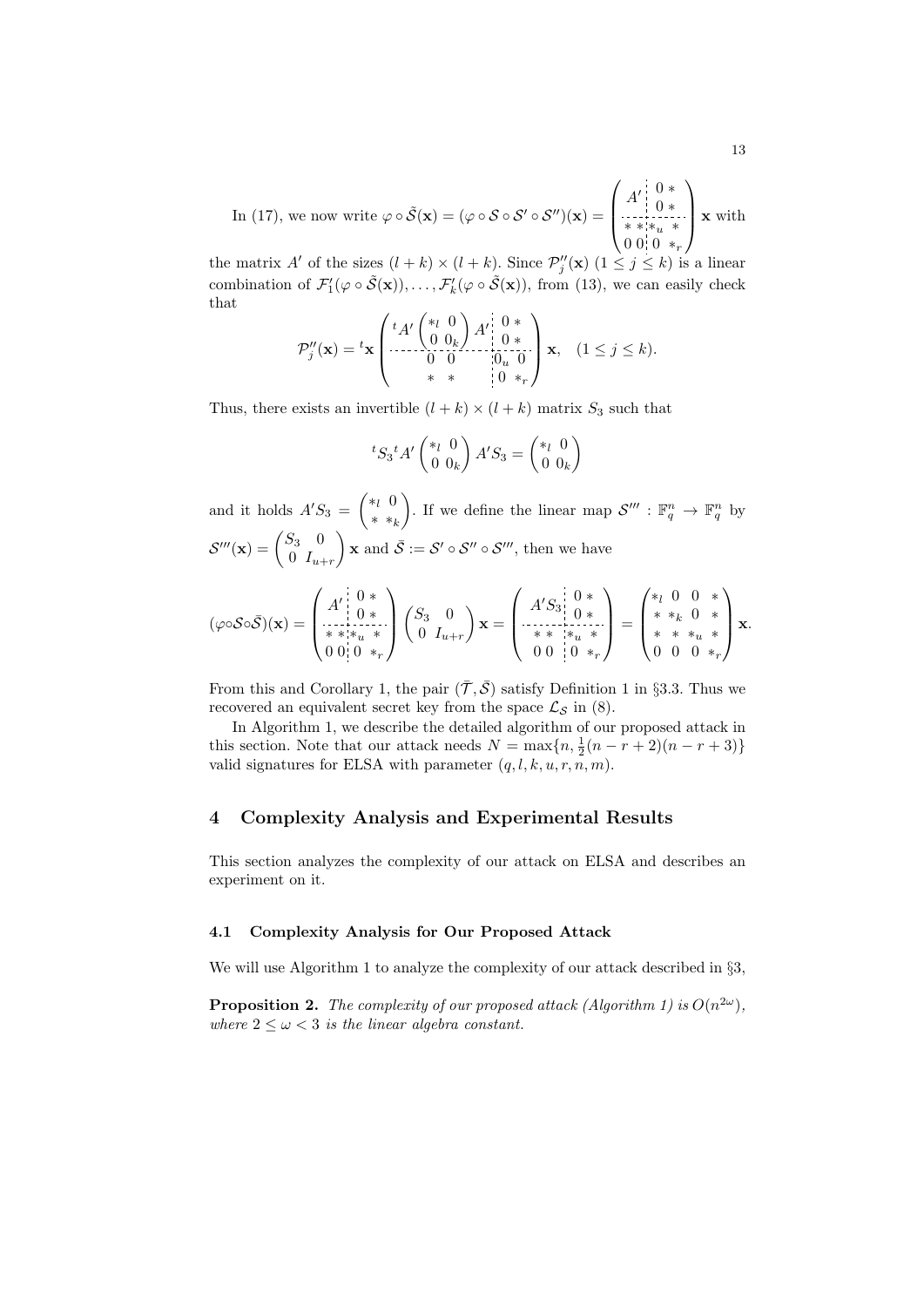- **Input:** The public key  $\mathcal{P}(\mathbf{x}) = {}^{t}(\mathcal{P}_1(\mathbf{x}), \ldots, \mathcal{P}_m(\mathbf{x})) \in \mathbb{F}_q[\mathbf{x}]^m$  of ELSA with parameter  $(q, l, k, u, r, n, m)$  and *N* valid signatures  $\mathbf{w}_1, \ldots, \mathbf{w}_N \in \mathbb{F}_q^n$ , where  $N :=$  $\max\left\{n+1, \frac{1}{2}(n-r+2)(n-r+3)\right\}.$
- **Output:** An equivalent secret key  $(\bar{\mathcal{T}}, \bar{\mathcal{S}})$  of Definition 1 in §3.3.
- 1: Compute a basis  $(\mathcal{L}_1(\mathbf{x}), \ldots, \mathcal{L}_{r-1}(\mathbf{x}))$  of the  $r-1$  dimensional vector space over  $\mathbb{F}_q$ :

$$
\{f(\mathbf{x}) \in \mathbb{F}_q[\mathbf{x}] \mid \deg f \leq 1, f(\mathbf{w}_i) = 0, \ i = 1, \dots, n+1\}.
$$

Choose an invertible affine map  $S_1: \mathbb{F}_q^n \to \mathbb{F}_q^n$  such that

$$
(\mathcal{L}_i \circ \mathcal{S}_1)(\mathbf{x}) = x_{R,i}, \ (1 \le i \le r-1).
$$

2: Choose a non-zero polynomial  $Q(\mathbf{x})$  of the one-dimensional vector space:

$$
\left\{f\in\mathbb{F}_q[\mathbf{x}_L,\mathbf{x}_K,\mathbf{x}_U,x_{R,r}]\; \Big|\; \deg f\leq 2, f(\mathcal{S}_1^{-1}(\mathbf{w}_i))=0, 1\leq i\leq N\right\}.
$$

Decompose  $Q(x)$  as follows:

$$
Q(\mathbf{x}) = D_1(\mathbf{x}_L, \mathbf{x}_K, \mathbf{x}_U, x_{R,r}) D_2(\mathbf{x}_L, \mathbf{x}_K, \mathbf{x}_U, x_{R,r}) + c,
$$

where  $D_1$  and  $D_2$  are linear polynomials in  $\mathbf{x}_L, \mathbf{x}_K, \mathbf{x}_U$ , and  $x_{R,r}$  and  $c \in \mathbb{F}_q$ . Set

$$
D(\mathbf{x}) := D_1(\mathbf{x}_L, \mathbf{x}_K, \mathbf{x}_U, x_{R,r}).
$$
\n(18)

Choose an invertible affine map  $\mathcal{S}' : \mathbb{F}_q^n \to \mathbb{F}_q^n$  such that

$$
(\mathcal{L}_i \circ \mathcal{S}')(\mathbf{x}) = x_{R,i}, \ \ (1 \le i \le r-1), \ \ (D \circ \mathcal{S}_1^{-1} \circ \mathcal{S}')(\mathbf{x}) = x_{R,r}.
$$

3: Compute the coefficient matrix  $\tilde{P}_j$  of size  $l + k + u$  associated with the quadratic polynomial  $(\mathcal{P}_j \circ S')(\mathbf{x}_L, \mathbf{x}_K, \mathbf{x}_U)$  for  $1 \leq j \leq m$ . Find an invertible matrix  $S_2$  of size  $l + k + u$  such that  ${}^tS_2 \tilde{P}_j S_2 = \begin{pmatrix} *l + k & 0 \\ 0 & 0 \end{pmatrix}$ 0 0*<sup>u</sup>* for  $1 \leq j \leq m$ . If there is no such matrix, then return to Step 2 and reset (18)

$$
D(\mathbf{x}) := D_2(\mathbf{x}_L, \mathbf{x}_K, \mathbf{x}_U, x_{R,r}).
$$

Let  $\mathcal{S}'' : \mathbb{F}_q^n \to \mathbb{F}_q^n$  be the invertible linear map such that  $\mathcal{S}''(\mathbf{x}) = \begin{pmatrix} S_2 & 0 \\ 0 & I \end{pmatrix}$ 0 *I<sup>r</sup>* ) **x**.

- 4: Compute an invertible linear map  $\overline{\mathcal{T}} : \mathbb{F}_q^m \to \mathbb{F}_q^m$  such that the variables  $\mathbf{x}_U$  do not appear in  $\mathcal{P}_j''(\mathbf{x})$  for any  $1 \leq j \leq k$ , where  $\mathcal{P}'' = (\mathcal{P}_1'', \ldots, \mathcal{P}_m'') := \bar{\mathcal{T}} \circ \mathcal{P} \circ (\mathcal{S}' \circ \mathcal{S}'').$ Namely,  $\mathcal{P}'_j(\mathbf{x}) = \mathcal{P}'_j(\mathbf{x}_L, \mathbf{x}_K, \mathbf{x}_R)$  for  $1 \leq j \leq k$ .
- 5: Compute the coefficient matrix  $\tilde{P}$ <sup>*''*</sup><sub>*j*</sub> of size  $l + k$  associated with  $\mathcal{P}'_j(\mathbf{x}_L, \mathbf{x}_K)$  for  $1 \leq j \leq k$ . Find an invertible matrix  $S_3$  of size  $l + k$  such that for  $1 \leq j \leq m$ ,  ${}^{t}S_{3}\tilde{P}''_{j}S_{3} = \begin{pmatrix} *_{l} & 0 \\ 0 & 0 \end{pmatrix}$ 0 0*<sup>k</sup>* ). Let  $\mathcal{S}''' : \mathbb{F}_q^n \to \mathbb{F}_q^n$  be the invertible linear map such that  $\mathcal{S}'''(\mathbf{x}) = \begin{pmatrix} S_3 & 0 \ 0 & I \end{pmatrix}$  $0$   $I_{u+r}$  $\left( \sum_{i=1}^{n} \mathbf{x} \cdot \mathbf{F}_{i} \right)$  **x**. Finally compute  $\overline{\mathcal{S}} := \mathcal{S}' \circ \mathcal{S}'' \circ \mathcal{S}'''$ .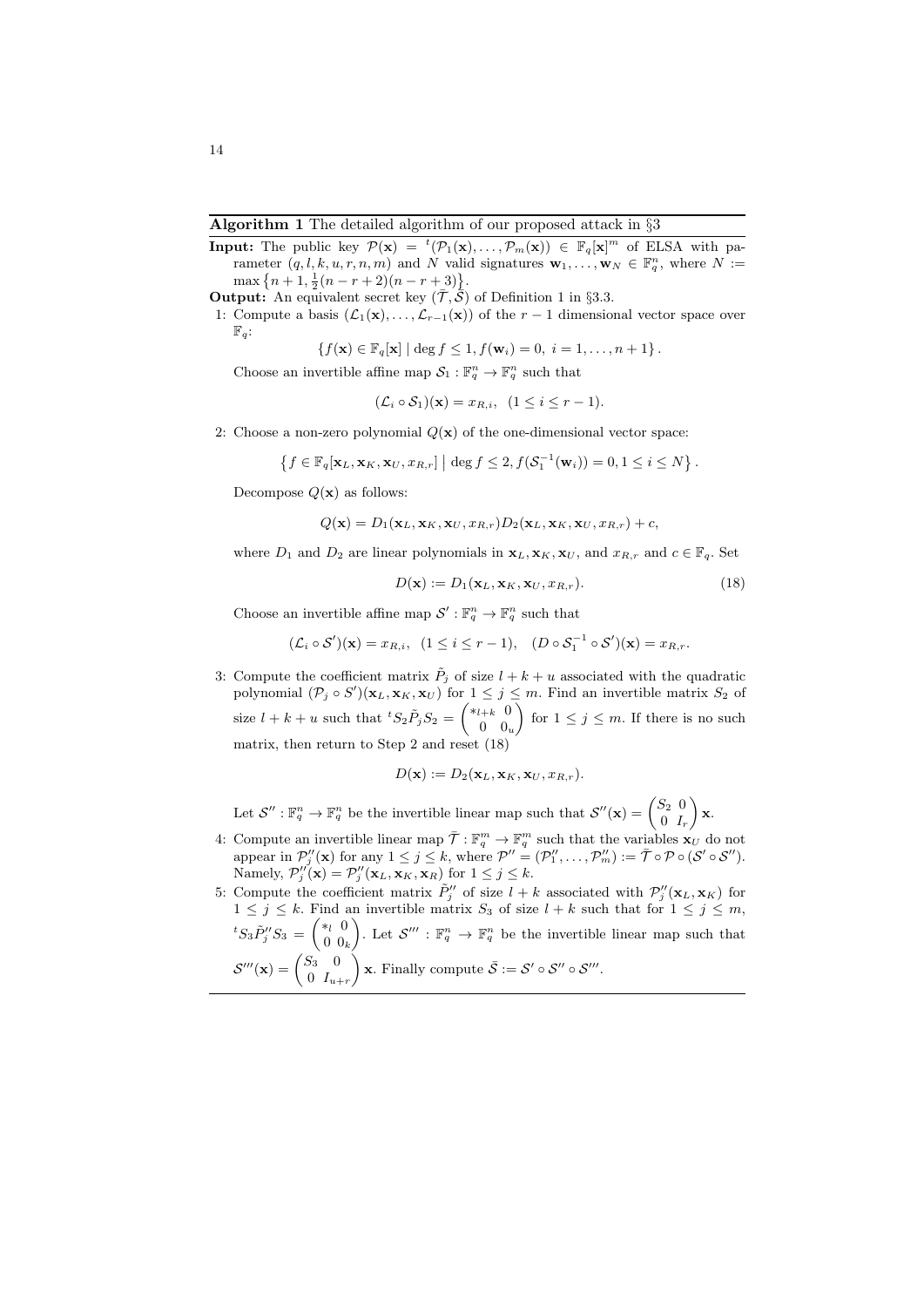*Proof.* In Step 1, we solve a linear system of size  $n + 1$  to compute

$$
\{f(\mathbf{x}) \in \mathbb{F}_q[\mathbf{x}] \mid \deg f \le 1, f(\mathbf{w}_i) = 0, \ i = 1, \dots, n+1\}.
$$

This complexity is  $O(n^{\omega})$ . Similarly, in Step 2, we solve a linear system of size *N*. Thus the complexity is  $O(N^{\omega}) = O(n^{2\omega})$ . In Step 3, we must compute the intersection of the kernel of  $\tilde{P}_i$  ( $1 \leq i \leq m$ ) of size  $l + k + u$ . This complexity is  $O((l+k+u)^{\omega+1}) = O(n^{\omega+1})$ . In Step 4, we solve a linear system of size  $m \leq n$ . In Step 5, we compute the intersection of the kernel of  $P'_{i}$  ( $1 \leq i \leq m$ ) of size  $l+k$ . This complexity is  $O((l + k)^{\omega+1}) = O(n^{\omega+1})$ . Therefore, the complexity of our attack is  $O(n^{2\omega})$ .  $2\omega$ ).

#### **4.2 Experimental Results of Our Proposed Attack**

The experimental results of Algorithm 1 in *§*3 are presented in Table 1. All the experiments were performed using Magma V2.21-6 [3] running on a 1.6 GHz  $\text{Intel}^{\textcircled{\tiny{\textbf{B}}}}$  Core<sup>TM</sup> i5 processor with 8GB of memory.

We experimented with three different parameters: Example-1, Example-2, and ELSA-128. ELSA-128 is the 128-bit security parameter in *§*2.4. For each parameter, we measured the time taken to generate an equivalent secret key with our algorithm and to forge a signature using the equivalent secret key. Table 1 presents the average times of 100 experiments for each parameter. Here,  $N := \max\{n+1, \frac{1}{2}(n-r+2)(n-r+3)\}$  is the number of valid signatures needed to recover an equivalent secret key of ELSA with parameter  $(q, l, k, u, r, n, m)$ .

**Table 1.** Experimental results (second) of our attack against ELSA with parameter  $(q, l, k, u, r, n, m)$  and  $N = \max\{n + 1, \frac{1}{2}(n - r + 2)(n - r + 3)\}$  is the number of valid signatures.

| Parameters | (q, l, k, u, r, n, m)                                          |     |        | Algorithm $1 \mid$ forging a signature |
|------------|----------------------------------------------------------------|-----|--------|----------------------------------------|
|            | $\overline{\text{Example-1} \mid (2^8, 4, 15, 5, 20, 44, 20)}$ | 351 | 7.928  | 0.021                                  |
|            | Example-2 $(2^8, 5, 20, 10, 25, 60, 30)$                       | 703 | 40.19  | 0.069                                  |
|            | ELSA-128 $(2^8, 6, 28, 15, 30, 79, 43)$ 1326                   |     | 176.68 | 0.101                                  |

For example, the number of valid signatures in ELSA-128 needed for our attack to succeed is 1326. It is possible to generate an equivalent secret key in about 176*.*68 seconds and forge a signature in about 0*.*101 seconds.

### **5 Conclusion**

We studied the security of the post-quantum signature scheme ELSA, which is an efficient variant of Rainbow. In order to accelerate signature generation, ELSA uses special hidden quadratic equations. We proved such hidden quadratic equations can be recovered by using valid signatures, and obtained an equivalent secret key of ELSA from the hidden quadratic equations. According to our